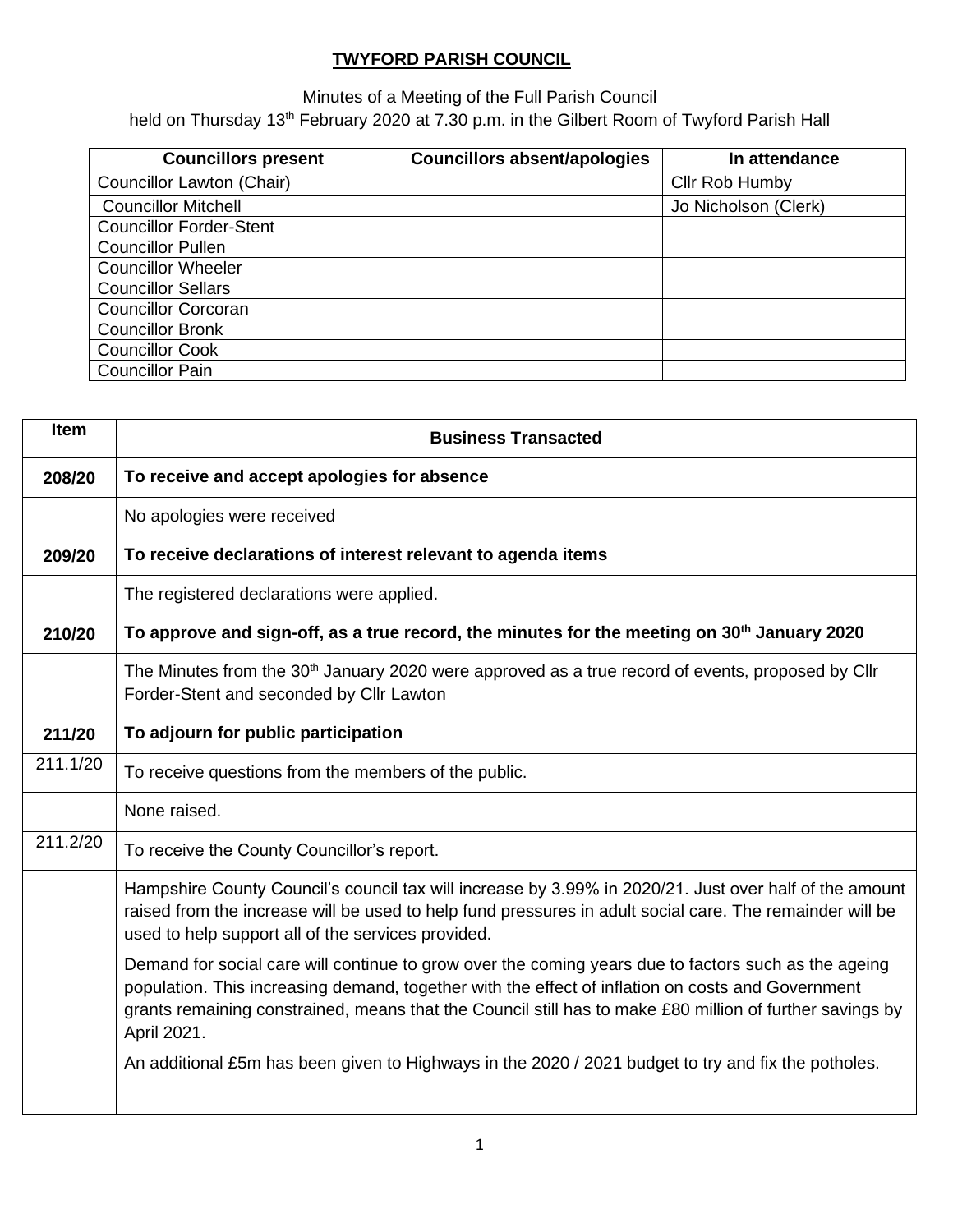|              | Cllr Humby reported on the recent storms, whereby Highways had dealt with over 1,000 incidents. The<br>Highways team did an excellent job responding to incidents and assisting emergency services. Cllr<br>Humby reported the sad news of a fatality from a fallen tree on the A33.                                                                                                                                   |  |  |  |  |  |  |
|--------------|------------------------------------------------------------------------------------------------------------------------------------------------------------------------------------------------------------------------------------------------------------------------------------------------------------------------------------------------------------------------------------------------------------------------|--|--|--|--|--|--|
|              | Further storm weather is forecast, and the ground is saturated and trees are weakened, so Highways<br>are gearing up for more incidents. By responding to storm damage, other work programmed by<br>Highways will be delayed. Cllr Humby reminded all not to travel unless you have to, and to check<br>ROMANCE and local radio for travel reports.                                                                    |  |  |  |  |  |  |
|              | CIIr Humby had met with CIIr Bronk and CIIr Cook regarding Highways concerns in Twyford, which they<br>will report on.                                                                                                                                                                                                                                                                                                 |  |  |  |  |  |  |
|              | CIIr Lawton updated that he is due to meet with Simon Cramp regarding funding for the flood mitigation<br>work.                                                                                                                                                                                                                                                                                                        |  |  |  |  |  |  |
|              | Cllr Humby updated that more funding will be allocated to public transport.                                                                                                                                                                                                                                                                                                                                            |  |  |  |  |  |  |
|              | The fly tipping strategy has ben successful, with the volume of waste going down in Hampshire.<br>Prosecution of offenders has increased, working well with other agencies and Boroughs.                                                                                                                                                                                                                               |  |  |  |  |  |  |
|              | Cllr Corcoran updated that we have commenced work on scoping the cycleway on the B3335, and<br>welcomes the news that £10 million Government funding will be allocated to cycling and walking.                                                                                                                                                                                                                         |  |  |  |  |  |  |
|              | CIIr Cook raised the need for additional park and ride, and electric car charging points at park and ride.<br>The Winchester Movement Strategy is looking at potential Park and Ride sites.                                                                                                                                                                                                                            |  |  |  |  |  |  |
|              | Cllr Humby left the meeting at 19.50.                                                                                                                                                                                                                                                                                                                                                                                  |  |  |  |  |  |  |
| 211.3/20     | To receive the District Councillors' reports.                                                                                                                                                                                                                                                                                                                                                                          |  |  |  |  |  |  |
| <b>Cllr</b>  | CIIr Bronk has written a note from the Highways meeting with CIIr Humby, when the note is approved<br>by Cllr Humby, the note will be circulated to TPC.                                                                                                                                                                                                                                                               |  |  |  |  |  |  |
| <b>Bronk</b> | Action: Cllr Bronk to circulate minutes from Highways meeting to Cllrs.                                                                                                                                                                                                                                                                                                                                                |  |  |  |  |  |  |
|              | Cllr Bronk stated that the cycleway project should be referred to as the B3335 / B3354 cycleway.                                                                                                                                                                                                                                                                                                                       |  |  |  |  |  |  |
|              | Segars Lane drain is still overflowing. Investigations were undertaken 12 <sup>th</sup> February, awaiting results.                                                                                                                                                                                                                                                                                                    |  |  |  |  |  |  |
|              | Cllr Bronk attended the Southampton Airport Committee meeting. Some of the statutory consultees<br>requested further information on the runway expansion, therefore, a further public consultation will have<br>to take place in April, prior to a decision in May. Southampton Airport have published plans for a<br>Business Park wrapped up as part of the runway expansion, which they say will create 1,000 jobs. |  |  |  |  |  |  |
| 212/20       | To receive an update on matters arising from the minutes of the Full Council meeting held on<br>21 <sup>st</sup> November 2019 that are not included elsewhere on the agenda and to consider the status of<br>progress to date                                                                                                                                                                                         |  |  |  |  |  |  |
|              | Following from previous Minutes, Cllr Lawton has written to Emma Oakley expressing the condolences<br>of the Parish Council. The Clerk has answered the query regarding S137 amounts granted, raised at<br>the last meeting (198/20)                                                                                                                                                                                   |  |  |  |  |  |  |
| 213/20       | To receive an update from the Twyford Neighbourhood Plan technical group and report on<br>progress since the last meeting unless covered by another agenda item                                                                                                                                                                                                                                                        |  |  |  |  |  |  |
|              | The public consultation on the pre-submission of the TNP closes on the 24 <sup>th</sup> February. Two exhibitions<br>and a Councillor Surgery have been conducted during the consultation period.                                                                                                                                                                                                                      |  |  |  |  |  |  |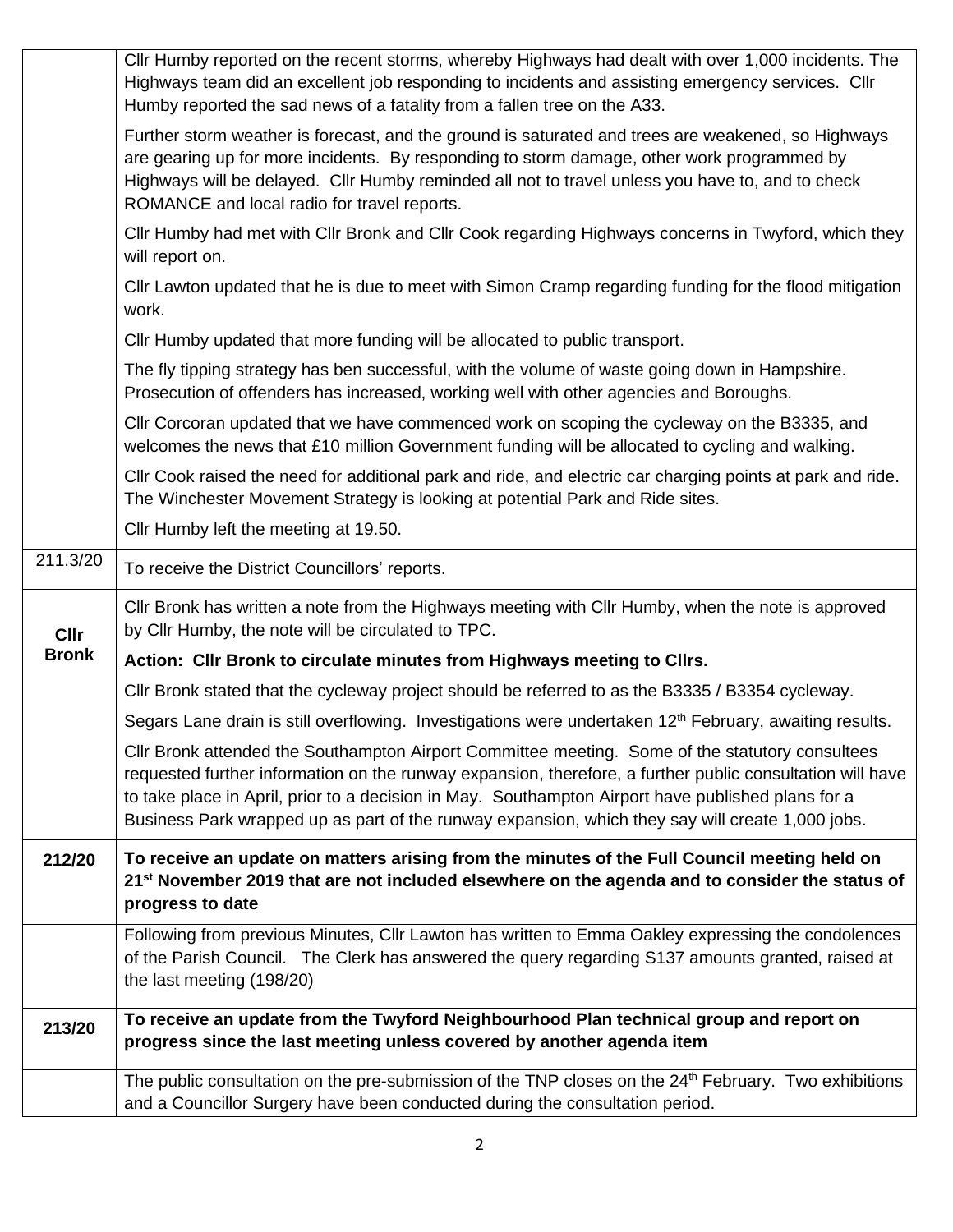|          | The TNP technical group will review the feedback received, and then make recommended changes to                                                                                                                                                                                                                                                                                                                                                                                                                                                                                                                                                                                                                                                                                                                                                                           |
|----------|---------------------------------------------------------------------------------------------------------------------------------------------------------------------------------------------------------------------------------------------------------------------------------------------------------------------------------------------------------------------------------------------------------------------------------------------------------------------------------------------------------------------------------------------------------------------------------------------------------------------------------------------------------------------------------------------------------------------------------------------------------------------------------------------------------------------------------------------------------------------------|
|          | the Parish Council for approval.<br>Feedback has been received from SDNP, requesting amends to the NP. Cllr Corcoran attended SDNP<br>Committee 13 <sup>th</sup> February, he had 3 minutes to emphasise the ambition of the Plan. He emphasised to<br>SD that they could input into the flooding mitigation. SD had asked why the NP had taken so long to<br>complete, and Cllr Corcoran explained the plan has been delayed due to European court case affecting<br>HRA and EA investigations. Cllr Bronk has given a copy of the TNP to a planning member of the<br>National Park, explaining the NP has cost £85,000 and therefore it is not helpful to critique it as this<br>stage.<br>CIIr Corcoran is meeting with Simon Cramp, WCC, with the aim to identify further sources of CIL for<br>investigation work into the flooding mitigation / car park expansion. |
| 214/20   | To receive an update from the Planning Committee and any updates on any matters arising<br>unless already covered by another agenda item                                                                                                                                                                                                                                                                                                                                                                                                                                                                                                                                                                                                                                                                                                                                  |
|          | There was no planning committee meeting on February, as there were only two items on the agenda,<br>one of which was previously reviewed, and the other a dropped kerb. The latter was dealt with via<br>email with the Chair and confirmed as no objection with the FPC at this meeting. The second see<br>214.1/20 below.                                                                                                                                                                                                                                                                                                                                                                                                                                                                                                                                               |
| 214.1/20 | Reconfirm the Parish Council position on the enlarged planning application for 2 Queen Street.                                                                                                                                                                                                                                                                                                                                                                                                                                                                                                                                                                                                                                                                                                                                                                            |
|          | The application has previously been rejected by the Planning committee. The recent submission is for<br>a larger application, and the FPC reconfirmed it's objection. Proposed by Cllr Lawton and seconded by<br>Cllr Mitchell.                                                                                                                                                                                                                                                                                                                                                                                                                                                                                                                                                                                                                                           |
| 215/20   | To receive an update from the Finance Committee on matters arising; and to note or discuss<br>action taken since unless already covered by another agenda item                                                                                                                                                                                                                                                                                                                                                                                                                                                                                                                                                                                                                                                                                                            |
| 215.1/20 | Resolve to approve payments to be made in February 2020.                                                                                                                                                                                                                                                                                                                                                                                                                                                                                                                                                                                                                                                                                                                                                                                                                  |
|          | The payments were presented and resolved to be paid. A request was made to separate the cost of<br>moving the SLR equipment.                                                                                                                                                                                                                                                                                                                                                                                                                                                                                                                                                                                                                                                                                                                                              |
|          | Proposed by Cllr Lawton and seconded by Cllr Forder-Stent.                                                                                                                                                                                                                                                                                                                                                                                                                                                                                                                                                                                                                                                                                                                                                                                                                |
|          | The January payments were not included in the January FPC minutes, due to the Clerk absence at the<br>meeting. For January payments presented at the FPC, see Appendix 2.                                                                                                                                                                                                                                                                                                                                                                                                                                                                                                                                                                                                                                                                                                 |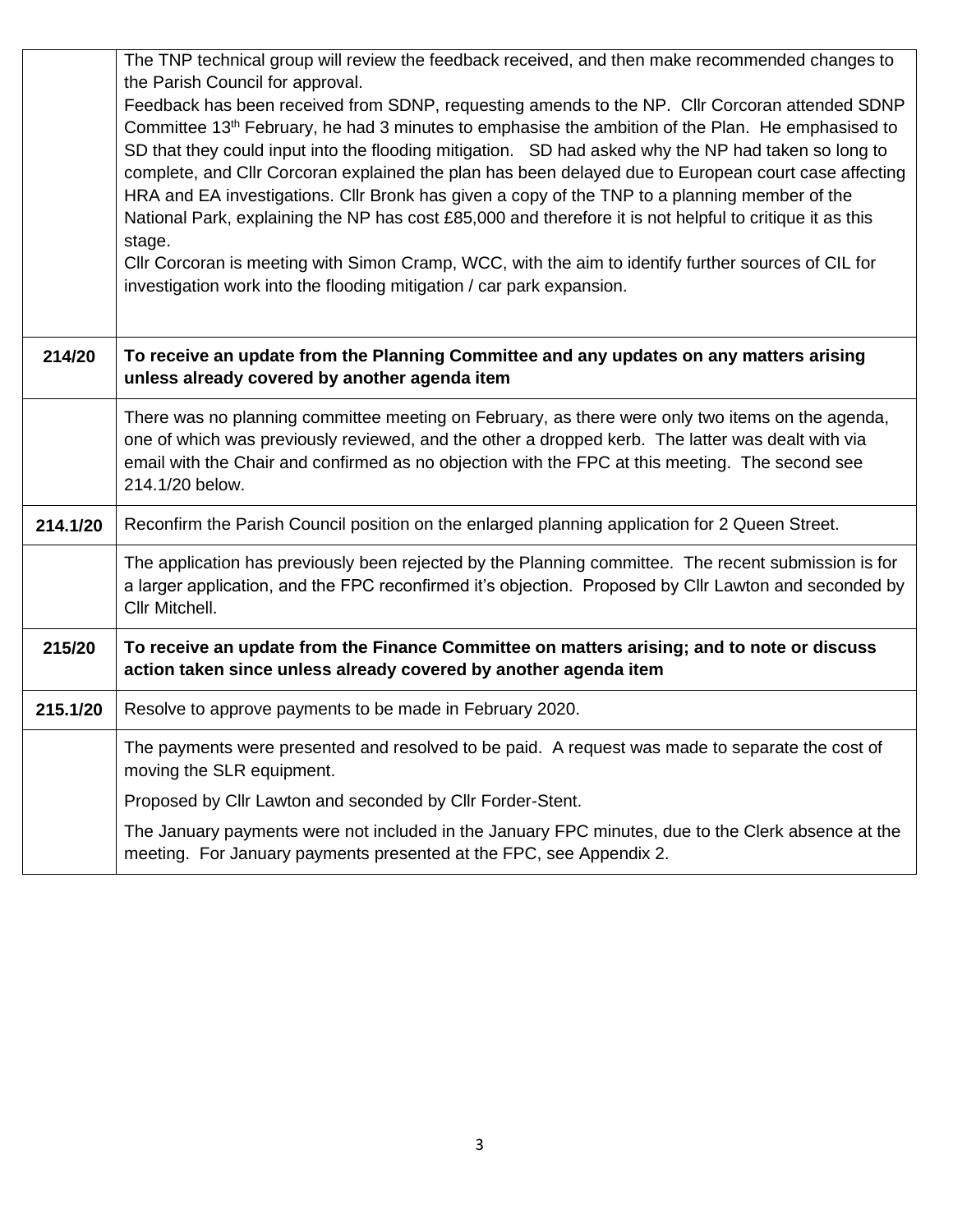| <b>Organisation Name DETAILS</b><br>Vat<br><b>Net</b><br><b>Gross</b><br>Door Gear<br>72<br>presented<br>90<br>18<br>18<br>90<br>108<br>actual paid and on invoice<br>February 2020 payments for approval<br><b>Organisation Name DETAILS</b><br>Vat<br><b>Net</b><br><b>Gross</b><br><b>EDF</b><br>Monthly SO towards Electrity Bill<br>£126.00<br>£126.00<br><b>Shoreland Network</b><br><b>Solutions</b><br>cricket contract dec<br>£157.20<br>£26.20<br>£131.00<br><b>Green Smile Ltd</b><br>feb<br>£1,663.65<br>£277.27<br>£1,386.38<br>Microsoft<br>outlook<br>£33.00<br>£33.00<br><b>1&amp;1 IONOS</b><br>website monthly dec<br>£11.99<br>£11.99<br><b>Tracy Nutbeam</b><br>Asst Clerk jan exp<br>£14.08<br>£14.08<br>£25.83<br>£25.83<br><b>Joanne Nicholson</b><br>Clerk jan exp<br><b>Hilary Frearson</b><br>TNP admin jan<br>£350.06<br>£350.06<br>£0.00<br>pav cleaner wages feb<br>£86.67<br>£86.67<br>Marie Longman<br>asst clerk wages feb (inc 11.75 o/t<br><b>Tracy Nutbeam</b><br>from Jan)<br>£262.48<br>£262.48<br>Joanne Nicholson<br>clerk wages feb<br>£766.64<br>£766.64<br><b>HMRC</b><br>feb PAYE<br>£208.30<br>£208.30<br><b>HCC Pensions</b><br>£217.82<br>feb pension<br>£217.82<br>£21.52<br>£17.94<br>0 <sup>2</sup><br>£3.58<br>mobile phone dec<br>£140.00<br><b>Foard Maintenance</b><br>£140.00<br><b>SLR</b> movement and maintenance<br>£25.00<br>£25.00<br><b>Action Hampshire</b><br>£0.00<br>display board hire for public sessions<br>£240.00<br>£40.00<br>£200.00<br>Giles Wheeler Bennet advice on Water Meadow application<br>£120.00<br>£20.00<br>£0.00<br><b>Twyford Social Club</b><br>Hire of Social Club for NP public sessi<br>The Sign Shed<br>£15.48<br>£2.58<br>£12.90<br>No parking, and no dog fouling signs<br>£521.92<br>£521.92<br>M&N Garden Care<br>hand rail and steps at Hunter Park<br>£0.00<br>£16.57<br>£19.89<br>£3.32<br>Amazon<br><b>Flash cleaner</b><br>£20.17<br>£3.37<br>£16.80<br>Hand wash and cleaning spray<br>Amazon<br>£30.16<br>£0.00<br>£30.16<br>Ink for Asst Clerk printer<br>Amazon<br><b>Twyford Tots</b><br>£105.00<br>£105.00<br>remaining balance S137 - role play eql<br><b>Business Stream</b><br>£101.71<br>£101.71<br>water for Hunter Park<br>name badge holders for TPC & TNP s<br>£10.93<br>£1.82<br>£9.11<br>Amazon<br>Edge IT<br>Finance system for 2020 / 2021<br>£808.80<br>£134.80<br>£674.00<br><b>WCC</b><br>£325.00<br>£0.00<br>£325.00<br>dog poo emptying oct, nov, dec<br><b>HALC</b><br>£60.00<br>Admin Asst VAT training<br>£72.00<br>£12.00<br>Resolve to sign off Q3 financials and VAT return following a query from FPC 13.02.2020<br>215.2/20<br>The Clerk had answered the query regarding the Q3 financials via email prior to the meeting. The query<br>was considered closed and the Q3 financials were resolved approved. Proposed by Cllr Lawton and<br>seconded by Cllr Forder-Stent.<br>See Appendix 1.<br>Update on progress with Two parks strategy and research findings. Resolve to allocate £3,000<br>216/20<br>(plus VAT and expenses) for a landscape architect to create a Master Plan for the two parks<br>based on the research findings, including the purchase of ordnance survey maps of the parks.<br>Resolve to appoint a contractor from 3 quotes.<br>The Clerk talked through the findings of the quantitative research completed by village residents. In<br>total, 128 responses were gathered. Postcodes around the village were represented. The younger<br>ages were less well represented. The insight from the research highlighted a number of priorities and<br>further areas to explore. The next steps as agreed from the recreation committee is to appoint a<br>landscape architect to drawer up Master Plans for the parks incorporating:<br>Multi sports facility next to tennis court<br>Older child play area |  | <b>Amendment to January payments presented</b> |  |  |  |  |  |
|--------------------------------------------------------------------------------------------------------------------------------------------------------------------------------------------------------------------------------------------------------------------------------------------------------------------------------------------------------------------------------------------------------------------------------------------------------------------------------------------------------------------------------------------------------------------------------------------------------------------------------------------------------------------------------------------------------------------------------------------------------------------------------------------------------------------------------------------------------------------------------------------------------------------------------------------------------------------------------------------------------------------------------------------------------------------------------------------------------------------------------------------------------------------------------------------------------------------------------------------------------------------------------------------------------------------------------------------------------------------------------------------------------------------------------------------------------------------------------------------------------------------------------------------------------------------------------------------------------------------------------------------------------------------------------------------------------------------------------------------------------------------------------------------------------------------------------------------------------------------------------------------------------------------------------------------------------------------------------------------------------------------------------------------------------------------------------------------------------------------------------------------------------------------------------------------------------------------------------------------------------------------------------------------------------------------------------------------------------------------------------------------------------------------------------------------------------------------------------------------------------------------------------------------------------------------------------------------------------------------------------------------------------------------------------------------------------------------------------------------------------------------------------------------------------------------------------------------------------------------------------------------------------------------------------------------------------------------------------------------------------------------------------------------------------------------------------------------------------------------------------------------------------------------------------------------------------------------------------------------------------------------------------------------------------------------------------------------------------------------------------------------------------------------------------------------------------------------------------------------------------------------------------------------------------------------------------------------------------------------------------------------------------------------------------------------------------------------------------------------------------------------------------------------------------------------------------------------------------------------------|--|------------------------------------------------|--|--|--|--|--|
|                                                                                                                                                                                                                                                                                                                                                                                                                                                                                                                                                                                                                                                                                                                                                                                                                                                                                                                                                                                                                                                                                                                                                                                                                                                                                                                                                                                                                                                                                                                                                                                                                                                                                                                                                                                                                                                                                                                                                                                                                                                                                                                                                                                                                                                                                                                                                                                                                                                                                                                                                                                                                                                                                                                                                                                                                                                                                                                                                                                                                                                                                                                                                                                                                                                                                                                                                                                                                                                                                                                                                                                                                                                                                                                                                                                                                                                                          |  |                                                |  |  |  |  |  |
|                                                                                                                                                                                                                                                                                                                                                                                                                                                                                                                                                                                                                                                                                                                                                                                                                                                                                                                                                                                                                                                                                                                                                                                                                                                                                                                                                                                                                                                                                                                                                                                                                                                                                                                                                                                                                                                                                                                                                                                                                                                                                                                                                                                                                                                                                                                                                                                                                                                                                                                                                                                                                                                                                                                                                                                                                                                                                                                                                                                                                                                                                                                                                                                                                                                                                                                                                                                                                                                                                                                                                                                                                                                                                                                                                                                                                                                                          |  |                                                |  |  |  |  |  |
|                                                                                                                                                                                                                                                                                                                                                                                                                                                                                                                                                                                                                                                                                                                                                                                                                                                                                                                                                                                                                                                                                                                                                                                                                                                                                                                                                                                                                                                                                                                                                                                                                                                                                                                                                                                                                                                                                                                                                                                                                                                                                                                                                                                                                                                                                                                                                                                                                                                                                                                                                                                                                                                                                                                                                                                                                                                                                                                                                                                                                                                                                                                                                                                                                                                                                                                                                                                                                                                                                                                                                                                                                                                                                                                                                                                                                                                                          |  |                                                |  |  |  |  |  |
|                                                                                                                                                                                                                                                                                                                                                                                                                                                                                                                                                                                                                                                                                                                                                                                                                                                                                                                                                                                                                                                                                                                                                                                                                                                                                                                                                                                                                                                                                                                                                                                                                                                                                                                                                                                                                                                                                                                                                                                                                                                                                                                                                                                                                                                                                                                                                                                                                                                                                                                                                                                                                                                                                                                                                                                                                                                                                                                                                                                                                                                                                                                                                                                                                                                                                                                                                                                                                                                                                                                                                                                                                                                                                                                                                                                                                                                                          |  |                                                |  |  |  |  |  |
|                                                                                                                                                                                                                                                                                                                                                                                                                                                                                                                                                                                                                                                                                                                                                                                                                                                                                                                                                                                                                                                                                                                                                                                                                                                                                                                                                                                                                                                                                                                                                                                                                                                                                                                                                                                                                                                                                                                                                                                                                                                                                                                                                                                                                                                                                                                                                                                                                                                                                                                                                                                                                                                                                                                                                                                                                                                                                                                                                                                                                                                                                                                                                                                                                                                                                                                                                                                                                                                                                                                                                                                                                                                                                                                                                                                                                                                                          |  |                                                |  |  |  |  |  |
|                                                                                                                                                                                                                                                                                                                                                                                                                                                                                                                                                                                                                                                                                                                                                                                                                                                                                                                                                                                                                                                                                                                                                                                                                                                                                                                                                                                                                                                                                                                                                                                                                                                                                                                                                                                                                                                                                                                                                                                                                                                                                                                                                                                                                                                                                                                                                                                                                                                                                                                                                                                                                                                                                                                                                                                                                                                                                                                                                                                                                                                                                                                                                                                                                                                                                                                                                                                                                                                                                                                                                                                                                                                                                                                                                                                                                                                                          |  |                                                |  |  |  |  |  |
|                                                                                                                                                                                                                                                                                                                                                                                                                                                                                                                                                                                                                                                                                                                                                                                                                                                                                                                                                                                                                                                                                                                                                                                                                                                                                                                                                                                                                                                                                                                                                                                                                                                                                                                                                                                                                                                                                                                                                                                                                                                                                                                                                                                                                                                                                                                                                                                                                                                                                                                                                                                                                                                                                                                                                                                                                                                                                                                                                                                                                                                                                                                                                                                                                                                                                                                                                                                                                                                                                                                                                                                                                                                                                                                                                                                                                                                                          |  |                                                |  |  |  |  |  |
|                                                                                                                                                                                                                                                                                                                                                                                                                                                                                                                                                                                                                                                                                                                                                                                                                                                                                                                                                                                                                                                                                                                                                                                                                                                                                                                                                                                                                                                                                                                                                                                                                                                                                                                                                                                                                                                                                                                                                                                                                                                                                                                                                                                                                                                                                                                                                                                                                                                                                                                                                                                                                                                                                                                                                                                                                                                                                                                                                                                                                                                                                                                                                                                                                                                                                                                                                                                                                                                                                                                                                                                                                                                                                                                                                                                                                                                                          |  |                                                |  |  |  |  |  |
|                                                                                                                                                                                                                                                                                                                                                                                                                                                                                                                                                                                                                                                                                                                                                                                                                                                                                                                                                                                                                                                                                                                                                                                                                                                                                                                                                                                                                                                                                                                                                                                                                                                                                                                                                                                                                                                                                                                                                                                                                                                                                                                                                                                                                                                                                                                                                                                                                                                                                                                                                                                                                                                                                                                                                                                                                                                                                                                                                                                                                                                                                                                                                                                                                                                                                                                                                                                                                                                                                                                                                                                                                                                                                                                                                                                                                                                                          |  |                                                |  |  |  |  |  |
|                                                                                                                                                                                                                                                                                                                                                                                                                                                                                                                                                                                                                                                                                                                                                                                                                                                                                                                                                                                                                                                                                                                                                                                                                                                                                                                                                                                                                                                                                                                                                                                                                                                                                                                                                                                                                                                                                                                                                                                                                                                                                                                                                                                                                                                                                                                                                                                                                                                                                                                                                                                                                                                                                                                                                                                                                                                                                                                                                                                                                                                                                                                                                                                                                                                                                                                                                                                                                                                                                                                                                                                                                                                                                                                                                                                                                                                                          |  |                                                |  |  |  |  |  |
|                                                                                                                                                                                                                                                                                                                                                                                                                                                                                                                                                                                                                                                                                                                                                                                                                                                                                                                                                                                                                                                                                                                                                                                                                                                                                                                                                                                                                                                                                                                                                                                                                                                                                                                                                                                                                                                                                                                                                                                                                                                                                                                                                                                                                                                                                                                                                                                                                                                                                                                                                                                                                                                                                                                                                                                                                                                                                                                                                                                                                                                                                                                                                                                                                                                                                                                                                                                                                                                                                                                                                                                                                                                                                                                                                                                                                                                                          |  |                                                |  |  |  |  |  |
|                                                                                                                                                                                                                                                                                                                                                                                                                                                                                                                                                                                                                                                                                                                                                                                                                                                                                                                                                                                                                                                                                                                                                                                                                                                                                                                                                                                                                                                                                                                                                                                                                                                                                                                                                                                                                                                                                                                                                                                                                                                                                                                                                                                                                                                                                                                                                                                                                                                                                                                                                                                                                                                                                                                                                                                                                                                                                                                                                                                                                                                                                                                                                                                                                                                                                                                                                                                                                                                                                                                                                                                                                                                                                                                                                                                                                                                                          |  |                                                |  |  |  |  |  |
|                                                                                                                                                                                                                                                                                                                                                                                                                                                                                                                                                                                                                                                                                                                                                                                                                                                                                                                                                                                                                                                                                                                                                                                                                                                                                                                                                                                                                                                                                                                                                                                                                                                                                                                                                                                                                                                                                                                                                                                                                                                                                                                                                                                                                                                                                                                                                                                                                                                                                                                                                                                                                                                                                                                                                                                                                                                                                                                                                                                                                                                                                                                                                                                                                                                                                                                                                                                                                                                                                                                                                                                                                                                                                                                                                                                                                                                                          |  |                                                |  |  |  |  |  |
|                                                                                                                                                                                                                                                                                                                                                                                                                                                                                                                                                                                                                                                                                                                                                                                                                                                                                                                                                                                                                                                                                                                                                                                                                                                                                                                                                                                                                                                                                                                                                                                                                                                                                                                                                                                                                                                                                                                                                                                                                                                                                                                                                                                                                                                                                                                                                                                                                                                                                                                                                                                                                                                                                                                                                                                                                                                                                                                                                                                                                                                                                                                                                                                                                                                                                                                                                                                                                                                                                                                                                                                                                                                                                                                                                                                                                                                                          |  |                                                |  |  |  |  |  |
|                                                                                                                                                                                                                                                                                                                                                                                                                                                                                                                                                                                                                                                                                                                                                                                                                                                                                                                                                                                                                                                                                                                                                                                                                                                                                                                                                                                                                                                                                                                                                                                                                                                                                                                                                                                                                                                                                                                                                                                                                                                                                                                                                                                                                                                                                                                                                                                                                                                                                                                                                                                                                                                                                                                                                                                                                                                                                                                                                                                                                                                                                                                                                                                                                                                                                                                                                                                                                                                                                                                                                                                                                                                                                                                                                                                                                                                                          |  |                                                |  |  |  |  |  |
|                                                                                                                                                                                                                                                                                                                                                                                                                                                                                                                                                                                                                                                                                                                                                                                                                                                                                                                                                                                                                                                                                                                                                                                                                                                                                                                                                                                                                                                                                                                                                                                                                                                                                                                                                                                                                                                                                                                                                                                                                                                                                                                                                                                                                                                                                                                                                                                                                                                                                                                                                                                                                                                                                                                                                                                                                                                                                                                                                                                                                                                                                                                                                                                                                                                                                                                                                                                                                                                                                                                                                                                                                                                                                                                                                                                                                                                                          |  |                                                |  |  |  |  |  |
|                                                                                                                                                                                                                                                                                                                                                                                                                                                                                                                                                                                                                                                                                                                                                                                                                                                                                                                                                                                                                                                                                                                                                                                                                                                                                                                                                                                                                                                                                                                                                                                                                                                                                                                                                                                                                                                                                                                                                                                                                                                                                                                                                                                                                                                                                                                                                                                                                                                                                                                                                                                                                                                                                                                                                                                                                                                                                                                                                                                                                                                                                                                                                                                                                                                                                                                                                                                                                                                                                                                                                                                                                                                                                                                                                                                                                                                                          |  |                                                |  |  |  |  |  |
|                                                                                                                                                                                                                                                                                                                                                                                                                                                                                                                                                                                                                                                                                                                                                                                                                                                                                                                                                                                                                                                                                                                                                                                                                                                                                                                                                                                                                                                                                                                                                                                                                                                                                                                                                                                                                                                                                                                                                                                                                                                                                                                                                                                                                                                                                                                                                                                                                                                                                                                                                                                                                                                                                                                                                                                                                                                                                                                                                                                                                                                                                                                                                                                                                                                                                                                                                                                                                                                                                                                                                                                                                                                                                                                                                                                                                                                                          |  |                                                |  |  |  |  |  |
|                                                                                                                                                                                                                                                                                                                                                                                                                                                                                                                                                                                                                                                                                                                                                                                                                                                                                                                                                                                                                                                                                                                                                                                                                                                                                                                                                                                                                                                                                                                                                                                                                                                                                                                                                                                                                                                                                                                                                                                                                                                                                                                                                                                                                                                                                                                                                                                                                                                                                                                                                                                                                                                                                                                                                                                                                                                                                                                                                                                                                                                                                                                                                                                                                                                                                                                                                                                                                                                                                                                                                                                                                                                                                                                                                                                                                                                                          |  |                                                |  |  |  |  |  |
|                                                                                                                                                                                                                                                                                                                                                                                                                                                                                                                                                                                                                                                                                                                                                                                                                                                                                                                                                                                                                                                                                                                                                                                                                                                                                                                                                                                                                                                                                                                                                                                                                                                                                                                                                                                                                                                                                                                                                                                                                                                                                                                                                                                                                                                                                                                                                                                                                                                                                                                                                                                                                                                                                                                                                                                                                                                                                                                                                                                                                                                                                                                                                                                                                                                                                                                                                                                                                                                                                                                                                                                                                                                                                                                                                                                                                                                                          |  |                                                |  |  |  |  |  |
|                                                                                                                                                                                                                                                                                                                                                                                                                                                                                                                                                                                                                                                                                                                                                                                                                                                                                                                                                                                                                                                                                                                                                                                                                                                                                                                                                                                                                                                                                                                                                                                                                                                                                                                                                                                                                                                                                                                                                                                                                                                                                                                                                                                                                                                                                                                                                                                                                                                                                                                                                                                                                                                                                                                                                                                                                                                                                                                                                                                                                                                                                                                                                                                                                                                                                                                                                                                                                                                                                                                                                                                                                                                                                                                                                                                                                                                                          |  |                                                |  |  |  |  |  |
|                                                                                                                                                                                                                                                                                                                                                                                                                                                                                                                                                                                                                                                                                                                                                                                                                                                                                                                                                                                                                                                                                                                                                                                                                                                                                                                                                                                                                                                                                                                                                                                                                                                                                                                                                                                                                                                                                                                                                                                                                                                                                                                                                                                                                                                                                                                                                                                                                                                                                                                                                                                                                                                                                                                                                                                                                                                                                                                                                                                                                                                                                                                                                                                                                                                                                                                                                                                                                                                                                                                                                                                                                                                                                                                                                                                                                                                                          |  |                                                |  |  |  |  |  |
|                                                                                                                                                                                                                                                                                                                                                                                                                                                                                                                                                                                                                                                                                                                                                                                                                                                                                                                                                                                                                                                                                                                                                                                                                                                                                                                                                                                                                                                                                                                                                                                                                                                                                                                                                                                                                                                                                                                                                                                                                                                                                                                                                                                                                                                                                                                                                                                                                                                                                                                                                                                                                                                                                                                                                                                                                                                                                                                                                                                                                                                                                                                                                                                                                                                                                                                                                                                                                                                                                                                                                                                                                                                                                                                                                                                                                                                                          |  |                                                |  |  |  |  |  |
|                                                                                                                                                                                                                                                                                                                                                                                                                                                                                                                                                                                                                                                                                                                                                                                                                                                                                                                                                                                                                                                                                                                                                                                                                                                                                                                                                                                                                                                                                                                                                                                                                                                                                                                                                                                                                                                                                                                                                                                                                                                                                                                                                                                                                                                                                                                                                                                                                                                                                                                                                                                                                                                                                                                                                                                                                                                                                                                                                                                                                                                                                                                                                                                                                                                                                                                                                                                                                                                                                                                                                                                                                                                                                                                                                                                                                                                                          |  |                                                |  |  |  |  |  |
|                                                                                                                                                                                                                                                                                                                                                                                                                                                                                                                                                                                                                                                                                                                                                                                                                                                                                                                                                                                                                                                                                                                                                                                                                                                                                                                                                                                                                                                                                                                                                                                                                                                                                                                                                                                                                                                                                                                                                                                                                                                                                                                                                                                                                                                                                                                                                                                                                                                                                                                                                                                                                                                                                                                                                                                                                                                                                                                                                                                                                                                                                                                                                                                                                                                                                                                                                                                                                                                                                                                                                                                                                                                                                                                                                                                                                                                                          |  |                                                |  |  |  |  |  |
|                                                                                                                                                                                                                                                                                                                                                                                                                                                                                                                                                                                                                                                                                                                                                                                                                                                                                                                                                                                                                                                                                                                                                                                                                                                                                                                                                                                                                                                                                                                                                                                                                                                                                                                                                                                                                                                                                                                                                                                                                                                                                                                                                                                                                                                                                                                                                                                                                                                                                                                                                                                                                                                                                                                                                                                                                                                                                                                                                                                                                                                                                                                                                                                                                                                                                                                                                                                                                                                                                                                                                                                                                                                                                                                                                                                                                                                                          |  |                                                |  |  |  |  |  |
|                                                                                                                                                                                                                                                                                                                                                                                                                                                                                                                                                                                                                                                                                                                                                                                                                                                                                                                                                                                                                                                                                                                                                                                                                                                                                                                                                                                                                                                                                                                                                                                                                                                                                                                                                                                                                                                                                                                                                                                                                                                                                                                                                                                                                                                                                                                                                                                                                                                                                                                                                                                                                                                                                                                                                                                                                                                                                                                                                                                                                                                                                                                                                                                                                                                                                                                                                                                                                                                                                                                                                                                                                                                                                                                                                                                                                                                                          |  |                                                |  |  |  |  |  |
|                                                                                                                                                                                                                                                                                                                                                                                                                                                                                                                                                                                                                                                                                                                                                                                                                                                                                                                                                                                                                                                                                                                                                                                                                                                                                                                                                                                                                                                                                                                                                                                                                                                                                                                                                                                                                                                                                                                                                                                                                                                                                                                                                                                                                                                                                                                                                                                                                                                                                                                                                                                                                                                                                                                                                                                                                                                                                                                                                                                                                                                                                                                                                                                                                                                                                                                                                                                                                                                                                                                                                                                                                                                                                                                                                                                                                                                                          |  |                                                |  |  |  |  |  |
|                                                                                                                                                                                                                                                                                                                                                                                                                                                                                                                                                                                                                                                                                                                                                                                                                                                                                                                                                                                                                                                                                                                                                                                                                                                                                                                                                                                                                                                                                                                                                                                                                                                                                                                                                                                                                                                                                                                                                                                                                                                                                                                                                                                                                                                                                                                                                                                                                                                                                                                                                                                                                                                                                                                                                                                                                                                                                                                                                                                                                                                                                                                                                                                                                                                                                                                                                                                                                                                                                                                                                                                                                                                                                                                                                                                                                                                                          |  |                                                |  |  |  |  |  |
|                                                                                                                                                                                                                                                                                                                                                                                                                                                                                                                                                                                                                                                                                                                                                                                                                                                                                                                                                                                                                                                                                                                                                                                                                                                                                                                                                                                                                                                                                                                                                                                                                                                                                                                                                                                                                                                                                                                                                                                                                                                                                                                                                                                                                                                                                                                                                                                                                                                                                                                                                                                                                                                                                                                                                                                                                                                                                                                                                                                                                                                                                                                                                                                                                                                                                                                                                                                                                                                                                                                                                                                                                                                                                                                                                                                                                                                                          |  |                                                |  |  |  |  |  |
|                                                                                                                                                                                                                                                                                                                                                                                                                                                                                                                                                                                                                                                                                                                                                                                                                                                                                                                                                                                                                                                                                                                                                                                                                                                                                                                                                                                                                                                                                                                                                                                                                                                                                                                                                                                                                                                                                                                                                                                                                                                                                                                                                                                                                                                                                                                                                                                                                                                                                                                                                                                                                                                                                                                                                                                                                                                                                                                                                                                                                                                                                                                                                                                                                                                                                                                                                                                                                                                                                                                                                                                                                                                                                                                                                                                                                                                                          |  |                                                |  |  |  |  |  |
|                                                                                                                                                                                                                                                                                                                                                                                                                                                                                                                                                                                                                                                                                                                                                                                                                                                                                                                                                                                                                                                                                                                                                                                                                                                                                                                                                                                                                                                                                                                                                                                                                                                                                                                                                                                                                                                                                                                                                                                                                                                                                                                                                                                                                                                                                                                                                                                                                                                                                                                                                                                                                                                                                                                                                                                                                                                                                                                                                                                                                                                                                                                                                                                                                                                                                                                                                                                                                                                                                                                                                                                                                                                                                                                                                                                                                                                                          |  |                                                |  |  |  |  |  |
|                                                                                                                                                                                                                                                                                                                                                                                                                                                                                                                                                                                                                                                                                                                                                                                                                                                                                                                                                                                                                                                                                                                                                                                                                                                                                                                                                                                                                                                                                                                                                                                                                                                                                                                                                                                                                                                                                                                                                                                                                                                                                                                                                                                                                                                                                                                                                                                                                                                                                                                                                                                                                                                                                                                                                                                                                                                                                                                                                                                                                                                                                                                                                                                                                                                                                                                                                                                                                                                                                                                                                                                                                                                                                                                                                                                                                                                                          |  |                                                |  |  |  |  |  |
|                                                                                                                                                                                                                                                                                                                                                                                                                                                                                                                                                                                                                                                                                                                                                                                                                                                                                                                                                                                                                                                                                                                                                                                                                                                                                                                                                                                                                                                                                                                                                                                                                                                                                                                                                                                                                                                                                                                                                                                                                                                                                                                                                                                                                                                                                                                                                                                                                                                                                                                                                                                                                                                                                                                                                                                                                                                                                                                                                                                                                                                                                                                                                                                                                                                                                                                                                                                                                                                                                                                                                                                                                                                                                                                                                                                                                                                                          |  |                                                |  |  |  |  |  |
|                                                                                                                                                                                                                                                                                                                                                                                                                                                                                                                                                                                                                                                                                                                                                                                                                                                                                                                                                                                                                                                                                                                                                                                                                                                                                                                                                                                                                                                                                                                                                                                                                                                                                                                                                                                                                                                                                                                                                                                                                                                                                                                                                                                                                                                                                                                                                                                                                                                                                                                                                                                                                                                                                                                                                                                                                                                                                                                                                                                                                                                                                                                                                                                                                                                                                                                                                                                                                                                                                                                                                                                                                                                                                                                                                                                                                                                                          |  |                                                |  |  |  |  |  |
|                                                                                                                                                                                                                                                                                                                                                                                                                                                                                                                                                                                                                                                                                                                                                                                                                                                                                                                                                                                                                                                                                                                                                                                                                                                                                                                                                                                                                                                                                                                                                                                                                                                                                                                                                                                                                                                                                                                                                                                                                                                                                                                                                                                                                                                                                                                                                                                                                                                                                                                                                                                                                                                                                                                                                                                                                                                                                                                                                                                                                                                                                                                                                                                                                                                                                                                                                                                                                                                                                                                                                                                                                                                                                                                                                                                                                                                                          |  |                                                |  |  |  |  |  |
|                                                                                                                                                                                                                                                                                                                                                                                                                                                                                                                                                                                                                                                                                                                                                                                                                                                                                                                                                                                                                                                                                                                                                                                                                                                                                                                                                                                                                                                                                                                                                                                                                                                                                                                                                                                                                                                                                                                                                                                                                                                                                                                                                                                                                                                                                                                                                                                                                                                                                                                                                                                                                                                                                                                                                                                                                                                                                                                                                                                                                                                                                                                                                                                                                                                                                                                                                                                                                                                                                                                                                                                                                                                                                                                                                                                                                                                                          |  |                                                |  |  |  |  |  |
|                                                                                                                                                                                                                                                                                                                                                                                                                                                                                                                                                                                                                                                                                                                                                                                                                                                                                                                                                                                                                                                                                                                                                                                                                                                                                                                                                                                                                                                                                                                                                                                                                                                                                                                                                                                                                                                                                                                                                                                                                                                                                                                                                                                                                                                                                                                                                                                                                                                                                                                                                                                                                                                                                                                                                                                                                                                                                                                                                                                                                                                                                                                                                                                                                                                                                                                                                                                                                                                                                                                                                                                                                                                                                                                                                                                                                                                                          |  |                                                |  |  |  |  |  |
|                                                                                                                                                                                                                                                                                                                                                                                                                                                                                                                                                                                                                                                                                                                                                                                                                                                                                                                                                                                                                                                                                                                                                                                                                                                                                                                                                                                                                                                                                                                                                                                                                                                                                                                                                                                                                                                                                                                                                                                                                                                                                                                                                                                                                                                                                                                                                                                                                                                                                                                                                                                                                                                                                                                                                                                                                                                                                                                                                                                                                                                                                                                                                                                                                                                                                                                                                                                                                                                                                                                                                                                                                                                                                                                                                                                                                                                                          |  |                                                |  |  |  |  |  |
|                                                                                                                                                                                                                                                                                                                                                                                                                                                                                                                                                                                                                                                                                                                                                                                                                                                                                                                                                                                                                                                                                                                                                                                                                                                                                                                                                                                                                                                                                                                                                                                                                                                                                                                                                                                                                                                                                                                                                                                                                                                                                                                                                                                                                                                                                                                                                                                                                                                                                                                                                                                                                                                                                                                                                                                                                                                                                                                                                                                                                                                                                                                                                                                                                                                                                                                                                                                                                                                                                                                                                                                                                                                                                                                                                                                                                                                                          |  |                                                |  |  |  |  |  |
|                                                                                                                                                                                                                                                                                                                                                                                                                                                                                                                                                                                                                                                                                                                                                                                                                                                                                                                                                                                                                                                                                                                                                                                                                                                                                                                                                                                                                                                                                                                                                                                                                                                                                                                                                                                                                                                                                                                                                                                                                                                                                                                                                                                                                                                                                                                                                                                                                                                                                                                                                                                                                                                                                                                                                                                                                                                                                                                                                                                                                                                                                                                                                                                                                                                                                                                                                                                                                                                                                                                                                                                                                                                                                                                                                                                                                                                                          |  |                                                |  |  |  |  |  |
|                                                                                                                                                                                                                                                                                                                                                                                                                                                                                                                                                                                                                                                                                                                                                                                                                                                                                                                                                                                                                                                                                                                                                                                                                                                                                                                                                                                                                                                                                                                                                                                                                                                                                                                                                                                                                                                                                                                                                                                                                                                                                                                                                                                                                                                                                                                                                                                                                                                                                                                                                                                                                                                                                                                                                                                                                                                                                                                                                                                                                                                                                                                                                                                                                                                                                                                                                                                                                                                                                                                                                                                                                                                                                                                                                                                                                                                                          |  |                                                |  |  |  |  |  |
|                                                                                                                                                                                                                                                                                                                                                                                                                                                                                                                                                                                                                                                                                                                                                                                                                                                                                                                                                                                                                                                                                                                                                                                                                                                                                                                                                                                                                                                                                                                                                                                                                                                                                                                                                                                                                                                                                                                                                                                                                                                                                                                                                                                                                                                                                                                                                                                                                                                                                                                                                                                                                                                                                                                                                                                                                                                                                                                                                                                                                                                                                                                                                                                                                                                                                                                                                                                                                                                                                                                                                                                                                                                                                                                                                                                                                                                                          |  |                                                |  |  |  |  |  |
|                                                                                                                                                                                                                                                                                                                                                                                                                                                                                                                                                                                                                                                                                                                                                                                                                                                                                                                                                                                                                                                                                                                                                                                                                                                                                                                                                                                                                                                                                                                                                                                                                                                                                                                                                                                                                                                                                                                                                                                                                                                                                                                                                                                                                                                                                                                                                                                                                                                                                                                                                                                                                                                                                                                                                                                                                                                                                                                                                                                                                                                                                                                                                                                                                                                                                                                                                                                                                                                                                                                                                                                                                                                                                                                                                                                                                                                                          |  |                                                |  |  |  |  |  |
|                                                                                                                                                                                                                                                                                                                                                                                                                                                                                                                                                                                                                                                                                                                                                                                                                                                                                                                                                                                                                                                                                                                                                                                                                                                                                                                                                                                                                                                                                                                                                                                                                                                                                                                                                                                                                                                                                                                                                                                                                                                                                                                                                                                                                                                                                                                                                                                                                                                                                                                                                                                                                                                                                                                                                                                                                                                                                                                                                                                                                                                                                                                                                                                                                                                                                                                                                                                                                                                                                                                                                                                                                                                                                                                                                                                                                                                                          |  |                                                |  |  |  |  |  |
|                                                                                                                                                                                                                                                                                                                                                                                                                                                                                                                                                                                                                                                                                                                                                                                                                                                                                                                                                                                                                                                                                                                                                                                                                                                                                                                                                                                                                                                                                                                                                                                                                                                                                                                                                                                                                                                                                                                                                                                                                                                                                                                                                                                                                                                                                                                                                                                                                                                                                                                                                                                                                                                                                                                                                                                                                                                                                                                                                                                                                                                                                                                                                                                                                                                                                                                                                                                                                                                                                                                                                                                                                                                                                                                                                                                                                                                                          |  |                                                |  |  |  |  |  |
|                                                                                                                                                                                                                                                                                                                                                                                                                                                                                                                                                                                                                                                                                                                                                                                                                                                                                                                                                                                                                                                                                                                                                                                                                                                                                                                                                                                                                                                                                                                                                                                                                                                                                                                                                                                                                                                                                                                                                                                                                                                                                                                                                                                                                                                                                                                                                                                                                                                                                                                                                                                                                                                                                                                                                                                                                                                                                                                                                                                                                                                                                                                                                                                                                                                                                                                                                                                                                                                                                                                                                                                                                                                                                                                                                                                                                                                                          |  |                                                |  |  |  |  |  |
|                                                                                                                                                                                                                                                                                                                                                                                                                                                                                                                                                                                                                                                                                                                                                                                                                                                                                                                                                                                                                                                                                                                                                                                                                                                                                                                                                                                                                                                                                                                                                                                                                                                                                                                                                                                                                                                                                                                                                                                                                                                                                                                                                                                                                                                                                                                                                                                                                                                                                                                                                                                                                                                                                                                                                                                                                                                                                                                                                                                                                                                                                                                                                                                                                                                                                                                                                                                                                                                                                                                                                                                                                                                                                                                                                                                                                                                                          |  |                                                |  |  |  |  |  |
|                                                                                                                                                                                                                                                                                                                                                                                                                                                                                                                                                                                                                                                                                                                                                                                                                                                                                                                                                                                                                                                                                                                                                                                                                                                                                                                                                                                                                                                                                                                                                                                                                                                                                                                                                                                                                                                                                                                                                                                                                                                                                                                                                                                                                                                                                                                                                                                                                                                                                                                                                                                                                                                                                                                                                                                                                                                                                                                                                                                                                                                                                                                                                                                                                                                                                                                                                                                                                                                                                                                                                                                                                                                                                                                                                                                                                                                                          |  |                                                |  |  |  |  |  |
|                                                                                                                                                                                                                                                                                                                                                                                                                                                                                                                                                                                                                                                                                                                                                                                                                                                                                                                                                                                                                                                                                                                                                                                                                                                                                                                                                                                                                                                                                                                                                                                                                                                                                                                                                                                                                                                                                                                                                                                                                                                                                                                                                                                                                                                                                                                                                                                                                                                                                                                                                                                                                                                                                                                                                                                                                                                                                                                                                                                                                                                                                                                                                                                                                                                                                                                                                                                                                                                                                                                                                                                                                                                                                                                                                                                                                                                                          |  |                                                |  |  |  |  |  |
|                                                                                                                                                                                                                                                                                                                                                                                                                                                                                                                                                                                                                                                                                                                                                                                                                                                                                                                                                                                                                                                                                                                                                                                                                                                                                                                                                                                                                                                                                                                                                                                                                                                                                                                                                                                                                                                                                                                                                                                                                                                                                                                                                                                                                                                                                                                                                                                                                                                                                                                                                                                                                                                                                                                                                                                                                                                                                                                                                                                                                                                                                                                                                                                                                                                                                                                                                                                                                                                                                                                                                                                                                                                                                                                                                                                                                                                                          |  |                                                |  |  |  |  |  |
|                                                                                                                                                                                                                                                                                                                                                                                                                                                                                                                                                                                                                                                                                                                                                                                                                                                                                                                                                                                                                                                                                                                                                                                                                                                                                                                                                                                                                                                                                                                                                                                                                                                                                                                                                                                                                                                                                                                                                                                                                                                                                                                                                                                                                                                                                                                                                                                                                                                                                                                                                                                                                                                                                                                                                                                                                                                                                                                                                                                                                                                                                                                                                                                                                                                                                                                                                                                                                                                                                                                                                                                                                                                                                                                                                                                                                                                                          |  |                                                |  |  |  |  |  |
|                                                                                                                                                                                                                                                                                                                                                                                                                                                                                                                                                                                                                                                                                                                                                                                                                                                                                                                                                                                                                                                                                                                                                                                                                                                                                                                                                                                                                                                                                                                                                                                                                                                                                                                                                                                                                                                                                                                                                                                                                                                                                                                                                                                                                                                                                                                                                                                                                                                                                                                                                                                                                                                                                                                                                                                                                                                                                                                                                                                                                                                                                                                                                                                                                                                                                                                                                                                                                                                                                                                                                                                                                                                                                                                                                                                                                                                                          |  |                                                |  |  |  |  |  |
|                                                                                                                                                                                                                                                                                                                                                                                                                                                                                                                                                                                                                                                                                                                                                                                                                                                                                                                                                                                                                                                                                                                                                                                                                                                                                                                                                                                                                                                                                                                                                                                                                                                                                                                                                                                                                                                                                                                                                                                                                                                                                                                                                                                                                                                                                                                                                                                                                                                                                                                                                                                                                                                                                                                                                                                                                                                                                                                                                                                                                                                                                                                                                                                                                                                                                                                                                                                                                                                                                                                                                                                                                                                                                                                                                                                                                                                                          |  |                                                |  |  |  |  |  |
|                                                                                                                                                                                                                                                                                                                                                                                                                                                                                                                                                                                                                                                                                                                                                                                                                                                                                                                                                                                                                                                                                                                                                                                                                                                                                                                                                                                                                                                                                                                                                                                                                                                                                                                                                                                                                                                                                                                                                                                                                                                                                                                                                                                                                                                                                                                                                                                                                                                                                                                                                                                                                                                                                                                                                                                                                                                                                                                                                                                                                                                                                                                                                                                                                                                                                                                                                                                                                                                                                                                                                                                                                                                                                                                                                                                                                                                                          |  |                                                |  |  |  |  |  |
|                                                                                                                                                                                                                                                                                                                                                                                                                                                                                                                                                                                                                                                                                                                                                                                                                                                                                                                                                                                                                                                                                                                                                                                                                                                                                                                                                                                                                                                                                                                                                                                                                                                                                                                                                                                                                                                                                                                                                                                                                                                                                                                                                                                                                                                                                                                                                                                                                                                                                                                                                                                                                                                                                                                                                                                                                                                                                                                                                                                                                                                                                                                                                                                                                                                                                                                                                                                                                                                                                                                                                                                                                                                                                                                                                                                                                                                                          |  |                                                |  |  |  |  |  |
|                                                                                                                                                                                                                                                                                                                                                                                                                                                                                                                                                                                                                                                                                                                                                                                                                                                                                                                                                                                                                                                                                                                                                                                                                                                                                                                                                                                                                                                                                                                                                                                                                                                                                                                                                                                                                                                                                                                                                                                                                                                                                                                                                                                                                                                                                                                                                                                                                                                                                                                                                                                                                                                                                                                                                                                                                                                                                                                                                                                                                                                                                                                                                                                                                                                                                                                                                                                                                                                                                                                                                                                                                                                                                                                                                                                                                                                                          |  |                                                |  |  |  |  |  |
|                                                                                                                                                                                                                                                                                                                                                                                                                                                                                                                                                                                                                                                                                                                                                                                                                                                                                                                                                                                                                                                                                                                                                                                                                                                                                                                                                                                                                                                                                                                                                                                                                                                                                                                                                                                                                                                                                                                                                                                                                                                                                                                                                                                                                                                                                                                                                                                                                                                                                                                                                                                                                                                                                                                                                                                                                                                                                                                                                                                                                                                                                                                                                                                                                                                                                                                                                                                                                                                                                                                                                                                                                                                                                                                                                                                                                                                                          |  |                                                |  |  |  |  |  |
|                                                                                                                                                                                                                                                                                                                                                                                                                                                                                                                                                                                                                                                                                                                                                                                                                                                                                                                                                                                                                                                                                                                                                                                                                                                                                                                                                                                                                                                                                                                                                                                                                                                                                                                                                                                                                                                                                                                                                                                                                                                                                                                                                                                                                                                                                                                                                                                                                                                                                                                                                                                                                                                                                                                                                                                                                                                                                                                                                                                                                                                                                                                                                                                                                                                                                                                                                                                                                                                                                                                                                                                                                                                                                                                                                                                                                                                                          |  |                                                |  |  |  |  |  |
|                                                                                                                                                                                                                                                                                                                                                                                                                                                                                                                                                                                                                                                                                                                                                                                                                                                                                                                                                                                                                                                                                                                                                                                                                                                                                                                                                                                                                                                                                                                                                                                                                                                                                                                                                                                                                                                                                                                                                                                                                                                                                                                                                                                                                                                                                                                                                                                                                                                                                                                                                                                                                                                                                                                                                                                                                                                                                                                                                                                                                                                                                                                                                                                                                                                                                                                                                                                                                                                                                                                                                                                                                                                                                                                                                                                                                                                                          |  |                                                |  |  |  |  |  |
|                                                                                                                                                                                                                                                                                                                                                                                                                                                                                                                                                                                                                                                                                                                                                                                                                                                                                                                                                                                                                                                                                                                                                                                                                                                                                                                                                                                                                                                                                                                                                                                                                                                                                                                                                                                                                                                                                                                                                                                                                                                                                                                                                                                                                                                                                                                                                                                                                                                                                                                                                                                                                                                                                                                                                                                                                                                                                                                                                                                                                                                                                                                                                                                                                                                                                                                                                                                                                                                                                                                                                                                                                                                                                                                                                                                                                                                                          |  |                                                |  |  |  |  |  |
|                                                                                                                                                                                                                                                                                                                                                                                                                                                                                                                                                                                                                                                                                                                                                                                                                                                                                                                                                                                                                                                                                                                                                                                                                                                                                                                                                                                                                                                                                                                                                                                                                                                                                                                                                                                                                                                                                                                                                                                                                                                                                                                                                                                                                                                                                                                                                                                                                                                                                                                                                                                                                                                                                                                                                                                                                                                                                                                                                                                                                                                                                                                                                                                                                                                                                                                                                                                                                                                                                                                                                                                                                                                                                                                                                                                                                                                                          |  |                                                |  |  |  |  |  |
|                                                                                                                                                                                                                                                                                                                                                                                                                                                                                                                                                                                                                                                                                                                                                                                                                                                                                                                                                                                                                                                                                                                                                                                                                                                                                                                                                                                                                                                                                                                                                                                                                                                                                                                                                                                                                                                                                                                                                                                                                                                                                                                                                                                                                                                                                                                                                                                                                                                                                                                                                                                                                                                                                                                                                                                                                                                                                                                                                                                                                                                                                                                                                                                                                                                                                                                                                                                                                                                                                                                                                                                                                                                                                                                                                                                                                                                                          |  |                                                |  |  |  |  |  |
|                                                                                                                                                                                                                                                                                                                                                                                                                                                                                                                                                                                                                                                                                                                                                                                                                                                                                                                                                                                                                                                                                                                                                                                                                                                                                                                                                                                                                                                                                                                                                                                                                                                                                                                                                                                                                                                                                                                                                                                                                                                                                                                                                                                                                                                                                                                                                                                                                                                                                                                                                                                                                                                                                                                                                                                                                                                                                                                                                                                                                                                                                                                                                                                                                                                                                                                                                                                                                                                                                                                                                                                                                                                                                                                                                                                                                                                                          |  |                                                |  |  |  |  |  |
| Children's play area                                                                                                                                                                                                                                                                                                                                                                                                                                                                                                                                                                                                                                                                                                                                                                                                                                                                                                                                                                                                                                                                                                                                                                                                                                                                                                                                                                                                                                                                                                                                                                                                                                                                                                                                                                                                                                                                                                                                                                                                                                                                                                                                                                                                                                                                                                                                                                                                                                                                                                                                                                                                                                                                                                                                                                                                                                                                                                                                                                                                                                                                                                                                                                                                                                                                                                                                                                                                                                                                                                                                                                                                                                                                                                                                                                                                                                                     |  |                                                |  |  |  |  |  |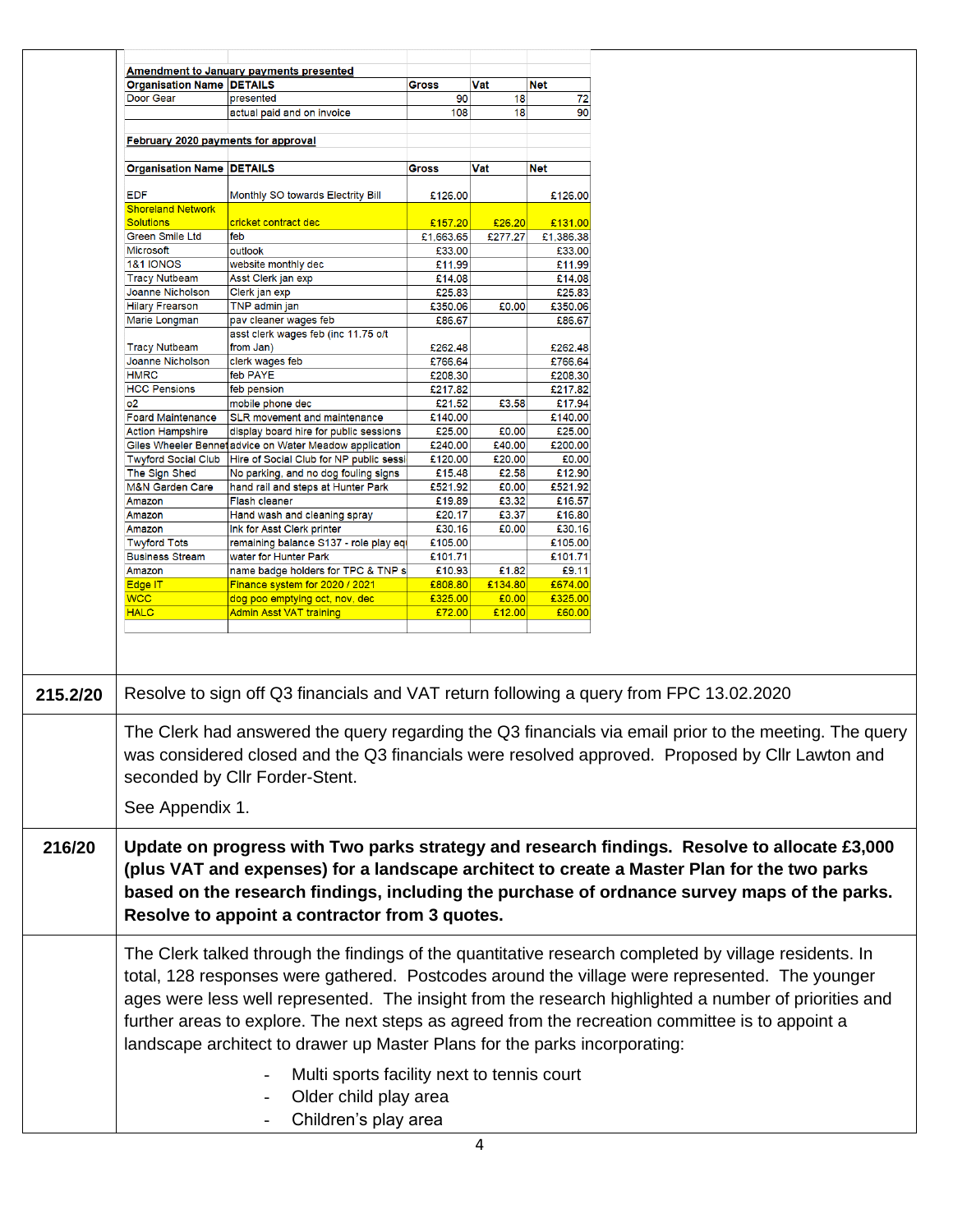|              | Revamped wooded area                                                                                                                                                                                                                                                                                                                                                                                                                                                                                                                                                                                                                                                                                                                                                                                                                      |
|--------------|-------------------------------------------------------------------------------------------------------------------------------------------------------------------------------------------------------------------------------------------------------------------------------------------------------------------------------------------------------------------------------------------------------------------------------------------------------------------------------------------------------------------------------------------------------------------------------------------------------------------------------------------------------------------------------------------------------------------------------------------------------------------------------------------------------------------------------------------|
|              | Tree and wildlife area                                                                                                                                                                                                                                                                                                                                                                                                                                                                                                                                                                                                                                                                                                                                                                                                                    |
|              | Seating / picnic areas                                                                                                                                                                                                                                                                                                                                                                                                                                                                                                                                                                                                                                                                                                                                                                                                                    |
|              | Perimeter circuit                                                                                                                                                                                                                                                                                                                                                                                                                                                                                                                                                                                                                                                                                                                                                                                                                         |
|              | Public toilet and water drinking facility                                                                                                                                                                                                                                                                                                                                                                                                                                                                                                                                                                                                                                                                                                                                                                                                 |
|              | The Clerk presented three quotes from landscape architects who have experience of working with local<br>government. All of the quotes exclude base line plans, which the FPC would have to purchase<br>separately. The cost of the plans range from £200 (Ordnance Survey) to £2,000 (topographical<br>survey). The FPC discussed the options.                                                                                                                                                                                                                                                                                                                                                                                                                                                                                            |
|              | When discussed Northfields, it was discussed that a full topographical map would not be required, and<br>whilst work will be proposed for Northfields the FPC would like to consider whether a full Master Plan<br>requiring a landscape architect is required for Northfields as it is only used for recreational purposes.<br>Due to Hunter Park serving multiple purposes; walkers, dog walkers, children play, cricket, football,<br>pavilion hire, tennis, outdoor gym etc, it was deemed necessary to appoint a landscape architect to<br>drawer up plans so the FPC can have a vision of what the changes to the park will look like and how<br>they will impact / serve each user group.                                                                                                                                          |
|              | The FPC did debate whether all of this work was necessary, as £30,000 has been put aside to spend<br>on play equipment and could be spent now. The Clerk explained that the whole point of the strategy<br>and master plan is to ensure that the £30,000 is spent on equipment that would benefit the identified<br>needs of the community, enable TPC to apply for grants, and prevent tactical spend that in due course<br>becomes redundant. The workshop and village research has highlighted many varying needs of the<br>community, which would suggest that the total spend of the project over time could exceed £300,000.<br>The cost of the landscape architect would therefore provide benefits which indicate the £3,000 (quoted,<br>which includes Northfields) cost is well justified as part of a much larger expenditure. |
|              | The discussion highlighted that if there was not going to be a master plan created for Northfields, then<br>action can be taken now to implement changes that will start to serve the local residents. A working<br>party will be set up with local residents to start identifying what needs to be done, and a budget needs<br>to be set.                                                                                                                                                                                                                                                                                                                                                                                                                                                                                                |
| <b>Clerk</b> | Action: Clerk to work with Assistant Clerk to start identifying the required changes at<br>Northfields. Consult with Northfields residents as appropriate time and invite residents to a<br>walk around the park. Add to March Finance Committee agenda to set a budget. Propose<br>changes at next FPC meeting.                                                                                                                                                                                                                                                                                                                                                                                                                                                                                                                          |
|              | It was resolved that Tim Griffin architects would be appointed to provide landscape architect services to<br>draw a Master Plan of Hunter Park showing all of the proposed changes. The first step will be for the<br>architect to meet with Parish Council representatives and Clerk to brief in the needs of the community.<br>It was resolved that topographical surveys would not be conducted, but instead Ordnance Survey maps<br>would be purchased.<br>Proposed by Cllr Sellars and seconded by Cllr Cook.                                                                                                                                                                                                                                                                                                                        |
| 217/20       | Resolve to spend £1,250 (exc VAT) on a defibrillator to be located at Hunter Park (plus<br>installation). Unbudgeted spend. Cllr Cook to raise request for a third defibrillator to be<br>available in the village.                                                                                                                                                                                                                                                                                                                                                                                                                                                                                                                                                                                                                       |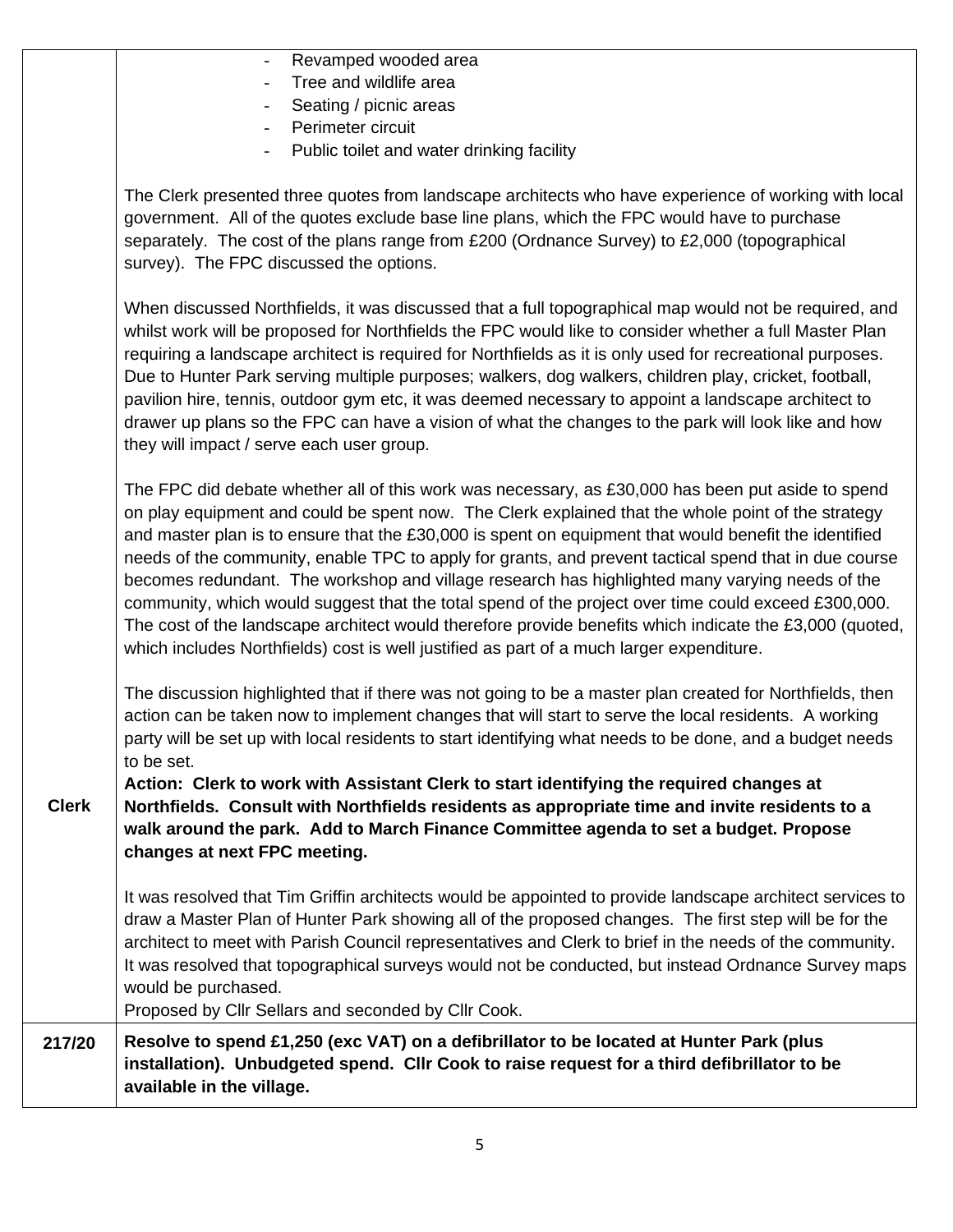|              | It was resolved that a second defibrillator would be purchased to be located at Hunter Park pavilion,<br>from Wel Medical at £1,250 (plus VAT).                                                                                                                                                       |
|--------------|-------------------------------------------------------------------------------------------------------------------------------------------------------------------------------------------------------------------------------------------------------------------------------------------------------|
|              | The Parish Council are supportive of a third defibrillator, which will require further debate as to the best<br>location.                                                                                                                                                                             |
| <b>Clerk</b> | Action: Clerk to send Cllr Cook details of first Aid training courses, to discuss with the landlady<br>of The Phoenix.                                                                                                                                                                                |
| 218/20       | To receive an update on matters arising from the Recreation Committee; to note or discuss<br>action taken since unless already covered by another agenda item.                                                                                                                                        |
|              | The decorator at the pavilion is yet to start, in process of booking in. The Assistant Clerk is also<br>obtaining quote to replace the cricket nets. Tree work is required at Hunter Park and other locations<br>around the village, and the Assistant Clerk is in the process of obtaining 3 quotes. |
| 218.1/20     | Resolve to approve budgeted expenditure from CIL pavilion refurbishment grant on electrical<br>upgrades at the pavilion; comparison of 3 quotes, and recommended expenditure of £885 (exc<br>VAT)                                                                                                     |
|              | Three quotes were presented for comparison to conduct the electrical work required at the pavilion. It<br>was resolved to appoint Wyatt electrical at £885, subject to supplying insurance and risk assessment<br>details. Proposed by Cllr Pain and seconded by Cllr Sellars.                        |
| 218.2/20     | Resolve to release up to £350 Hunter Park maintenance budget on additional boundary hedging.                                                                                                                                                                                                          |
|              | The Parish Council resolved to fund boundary hedging at Hunter Park up to £350. Proposed by Cllr<br>Corcoran and seconded by Cllr Forder-Stent.                                                                                                                                                       |
| 219/20       | Councillor Corcoran to provide an update on Berry Meadow & Compton Lock Committee.                                                                                                                                                                                                                    |
| 220/20       | Consider status of footpaths, byways and pavements, and report any required maintenance<br>required.                                                                                                                                                                                                  |
|              |                                                                                                                                                                                                                                                                                                       |
| 221/20       | <b>Update on Highways Project</b>                                                                                                                                                                                                                                                                     |
|              |                                                                                                                                                                                                                                                                                                       |
| 221.1/20     | CIIr Mitchell to update on progress on Minor Traffic improvements for Norris Bridge                                                                                                                                                                                                                   |
|              |                                                                                                                                                                                                                                                                                                       |
| 221.2/20     | Progress on B3335 cycleway project                                                                                                                                                                                                                                                                    |
|              |                                                                                                                                                                                                                                                                                                       |
| 221.3/20     | Progress on second SLR delivery, and resolve to approve the implementation schedule                                                                                                                                                                                                                   |
|              |                                                                                                                                                                                                                                                                                                       |
| 222/20       | Public Transport and Bus Stops – To receive an oral report from Cllr Wheeler                                                                                                                                                                                                                          |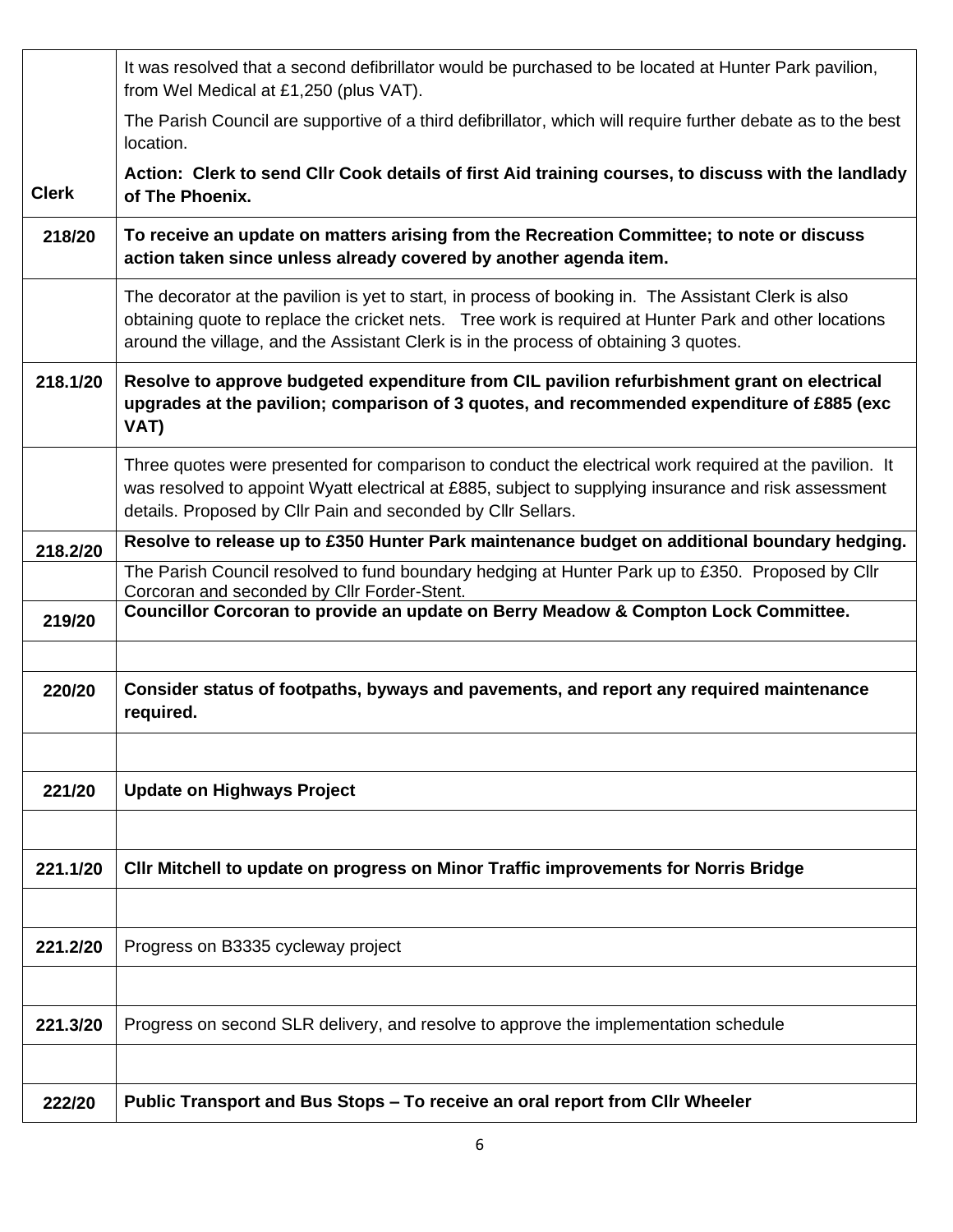| Review progress to date on previous FPC meeting outstanding actions                                                   |
|-----------------------------------------------------------------------------------------------------------------------|
| To note, for information only, significant communications on matters that are not included<br>elsewhere on the agenda |
| To raise any items for the agenda for the Full Parish Council meeting 19th March 2020.                                |
|                                                                                                                       |

Jo Nicholson - Clerk to the Parish Council – 25<sup>th</sup> February 2020. Contact: *clerk@twyfordhants.org.uk*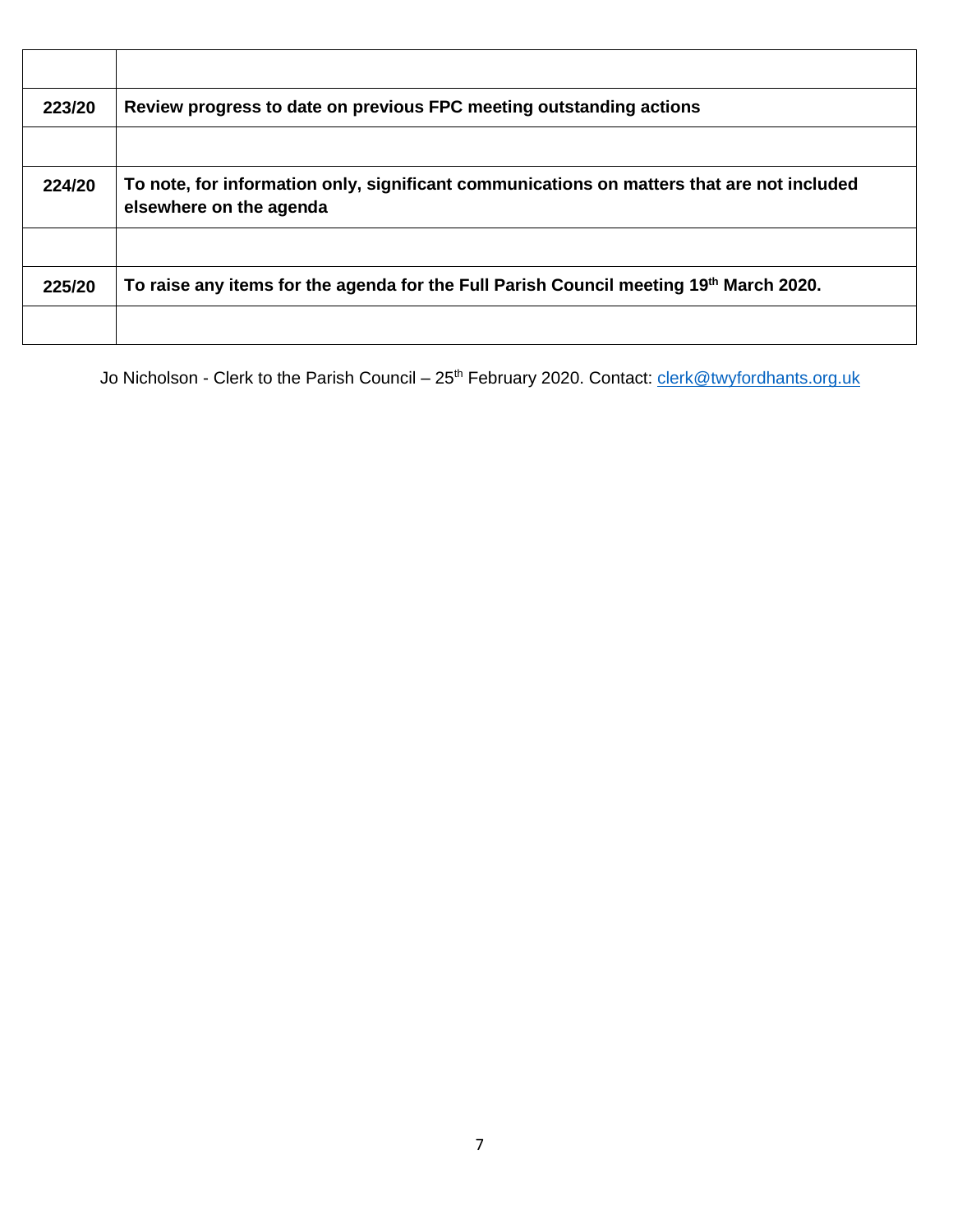## Appendix 1 – Q3 financials

| <b>Financial Budget Comparison</b>         |                                           |                                                              | Q3 financial report      |                         |                                                |                          |                                                                     |                        |                                                             |                              |
|--------------------------------------------|-------------------------------------------|--------------------------------------------------------------|--------------------------|-------------------------|------------------------------------------------|--------------------------|---------------------------------------------------------------------|------------------------|-------------------------------------------------------------|------------------------------|
|                                            |                                           | Comparison between 01/04/19 and 31/12/19 inclusive           |                          |                         |                                                |                          |                                                                     |                        |                                                             |                              |
|                                            |                                           | Excludes transactions with an invoice date prior to 01/04/18 |                          |                         |                                                |                          |                                                                     |                        |                                                             | yr end forecast              |
|                                            |                                           |                                                              | <b>Budget</b>            | Qtr 1 Net               | Qtr 2 Net                                      | Qtr 3 Net                |                                                                     |                        | Total Net YTD Qtr 4 forecast yr end forecast                | balance                      |
|                                            |                                           |                                                              | 2019/2020                |                         |                                                |                          |                                                                     |                        |                                                             |                              |
| <b>Finance</b>                             | <b>INCOME</b>                             |                                                              |                          |                         |                                                |                          |                                                                     |                        |                                                             |                              |
|                                            |                                           | 100 Precept                                                  |                          | $£99,559.90$ £49,125.00 | £49,125.00                                     | £0.00                    | £98,250.00                                                          | £0.00                  | £98,250.00                                                  | $-£1,309.90$                 |
|                                            |                                           | 105 VAT Refund                                               | £0.00                    | £0.00                   | £4,141.00                                      | £3,069.00                | £7,210.00                                                           | £3,000.00              | £10,210.00                                                  | £10,210.00                   |
|                                            |                                           | 110 Bank Interest (current)                                  | £0.00                    | £0.00                   | £0.18                                          | £0.00                    | £0.18                                                               | £0.00                  | £0.18                                                       | £0.18                        |
|                                            |                                           | 115 Bank Interest (savings)                                  | £70.00                   | £80.64                  | £75.42                                         | £86.92                   | £242.98                                                             | £75.00                 | £317.98                                                     | £247.98                      |
|                                            |                                           | <b>120 CIL</b>                                               | £2,000.00                | £0.00                   | £0.00                                          | £0.00                    | £0.00                                                               | £0.00                  | £0.00                                                       | $-E2,000.00$                 |
| <b>Total Finance</b><br><b>Parish Farm</b> |                                           |                                                              |                          | £101,629.90 £49,205.64  | £53,341.60                                     | £3,155.92                | £105,703.16                                                         | £3,075.00              | £108,778.16                                                 | £7,148.26                    |
|                                            |                                           | 400 Grants & Donations                                       | £37,064.45               | £200.00                 | £9,860.39                                      | £2,187.61                | £12,248.00                                                          | £29,764.45             | £42,012.45                                                  | £4,948,00                    |
| <b>Total Parish Farm</b>                   |                                           |                                                              | £37,064.45               | £200.00                 | £9,860.39                                      | £2,187.61                | £12,248.00                                                          | £29,764.45             | £42,012.45                                                  | £4,948.00                    |
| <b>Neighbourhood Plan</b>                  |                                           |                                                              |                          |                         |                                                |                          |                                                                     |                        |                                                             |                              |
|                                            |                                           | 300 NP Production                                            | £0.00                    | £0.00                   | £0.00                                          | £0.00                    | £0.00                                                               | £0.00                  | £0.00                                                       | £0.00                        |
| <b>Total Neighbourhood Plan</b>            |                                           | 305 NP Project 1 - Flooding                                  | £0.00<br>£0.00           | £0.00<br>£0.00          | £0.00<br>£0.00                                 | £0.00<br>£0.00           | £0.00<br>£0.00                                                      | £0.00<br>£0.00         | £0.00<br>£0.00                                              | £0.00<br>£0.00               |
| <b>Recreation &amp; Open Spaces</b>        |                                           |                                                              |                          |                         |                                                |                          |                                                                     |                        |                                                             |                              |
|                                            |                                           | 200 Pavilion Hire                                            | £240.00                  | £174.00                 | £75.00                                         | £50.00                   | £299.00                                                             | £0.00                  | £299.00                                                     | £59.00                       |
|                                            |                                           | 205 Pitch Hire                                               | £2,200.00                | £454.00                 | £1,840.00                                      | £875.00                  | £3,169.00                                                           | £400.00                | £3,569.00                                                   | £1,369.00                    |
|                                            |                                           | 210 Allotments                                               | £675.00                  | £582.74                 | £67.69                                         | £0.00                    | £650.43                                                             | £0.00                  | £650.43                                                     | $-£24.57$                    |
|                                            |                                           | 215 Deposits                                                 | £100.00                  | £150.00                 | £200.00                                        | £0.00                    | £350.00                                                             | £0.00                  | £350.00                                                     | £250.00                      |
| <b>Total Recreation &amp; Open Spaces</b>  |                                           | 220 Grants & Donations                                       | £0.00<br>£3,215.00       | £0.00<br>£1,360.74      | £0.00<br>£2,182.69                             | £120.00<br>£1,045.00     | £120.00<br>£4,588.43                                                | £0.00<br>£400.00       | £120.00<br>£4,988.43                                        | £120.00<br>£1,773.43         |
|                                            |                                           |                                                              |                          |                         |                                                |                          |                                                                     |                        |                                                             |                              |
| <b>Total Income</b>                        |                                           |                                                              | £141,909.35 £50,766.38   |                         | £65,384.68                                     | £6,388.53                | £122,539.59                                                         | £33,239.45             | £155,779.04                                                 | £13,869.69                   |
|                                            |                                           |                                                              |                          |                         |                                                |                          |                                                                     |                        |                                                             |                              |
|                                            |                                           |                                                              | 2019/2020                | Qtr 1 Net               | Qtr 2 Net                                      | Qtr 3 Net                | <b>Total Net</b>                                                    |                        |                                                             | yr end forecast              |
|                                            | <b>EXPENDITURE</b><br><b>Finance</b>      |                                                              |                          |                         |                                                |                          |                                                                     |                        | Qtr 4 forecast yr end forecast                              | balance                      |
|                                            |                                           | 1000 Employment Costs                                        | £15,235.54               | £4,244.42               | £3,955.43                                      | £4,413.53                | £12,613.38                                                          | £4,150.00              | £16,763.38                                                  | $-£1,527.84$                 |
|                                            |                                           | 1010 Expenses                                                | £540.00                  | £450.69                 | £58.30                                         | £194.50                  | £703.49                                                             | £200.00                | £903.49                                                     | $-6363.49$                   |
|                                            |                                           | 1020 Administration                                          | £3,474.00                | £1.542.18               | £725.13                                        | £396.12                  | £2.663.43                                                           | £400.00                | £3,063.43                                                   | £410.57                      |
|                                            |                                           | 1030 External Advice                                         | £500.00                  | £80.00                  | £0.00                                          | £0.00                    | £80.00                                                              | £0.00                  | £80.00                                                      | £420.00                      |
|                                            |                                           | 1040 Training                                                | £500.00                  | £0.00                   | £0.00                                          | £0.00                    | £0.00                                                               | £500.00                | £500.00                                                     | £0.00                        |
|                                            |                                           | 1050 Insurance<br>1060 Grants and Donations                  | £2,372.00<br>£2,000.00   | £0.00<br>£0.00          | £0.00<br>£0.00                                 | £2,102.97<br>£0.00       | £2,102.97<br>£0.00                                                  | £0.00<br>£2,000.00     | £2,102.97<br>£2,000.00                                      | £269.03<br>£0.00             |
|                                            |                                           | <b>1070 Section 137</b>                                      | £4,000.00                | £340.00                 | £0.00                                          | £1,080.00                | £1,420.00                                                           | £2,500.00              | £3,920.00                                                   | £80.00                       |
|                                            |                                           | 1080 Room Hire                                               | £1,000.00                | £0.00                   | £425.00                                        | £265.00                  | £690.00                                                             | £300.00                | £990.00                                                     | £10.00                       |
|                                            |                                           | 1090 Legal Fees                                              | £500.00                  | £0.00                   | £0.00                                          | £0.00                    | £0.00                                                               | £0.00                  | £0.00                                                       | £500.00                      |
|                                            |                                           | 1100 Audit Fees                                              | £925.00                  | £475.00                 | £0.00                                          | £400.00                  | £875.00                                                             | £0.00                  | £875.00                                                     | £50.00                       |
|                                            |                                           | 1110 Subscriptions                                           | £500.00                  | £464.00                 | £0.00                                          | £0.00                    | £464.00                                                             | £0.00                  | £464.00                                                     | £36.00                       |
|                                            |                                           | 1120 Street Lighting<br>1130 Speed Camera                    | £3,000.00<br>£3,300.00   | £1,383.52<br>£19.54     | £0.00<br>£3,150.00                             | £1,286.49<br>£231.82     | £2,670.01<br>£3,401.36                                              | £0.00<br>£300.00       | £2,670.01<br>£3,701.36                                      | £329.99<br>$-£401.36$        |
|                                            |                                           | 1140 PWLB interest - Gilbert Room                            | £1,688.25                | £852.00                 | £0.00                                          | £836.25                  | £1,688.25                                                           | £0.00                  | £1,688.25                                                   | £0.00                        |
|                                            |                                           | 1141 PWLB capital - Gilbert Room                             | £0.00                    | £0.00                   | £0.00                                          | £0.00                    | £0.00                                                               | £0.00                  | £0.00                                                       | £0.00                        |
|                                            |                                           | 1142 PWLB - interest Berry Meadow                            | £3,455.59                | £1,734.59               | £0.00                                          | £1,721.00                | £3,455.59                                                           | £0.00                  | £3,455.59                                                   | £0.00                        |
|                                            |                                           | 1143 PWLB - capital Berry Meadow                             | £0.00                    | £0.00                   | £0.00                                          | £0.00                    | £0.00                                                               | £0.00                  | £0.00                                                       | £0.00                        |
|                                            |                                           | <b>PWLB Berry Meadow</b>                                     | £3,455.59                | £1,734.59               | £0.00                                          | £1,721.00                | £3,455.59                                                           | £0.00                  | £3,455.59                                                   | £0.00                        |
|                                            |                                           | <b>PWLB - Gilbert Room</b><br>1150 VAT on payments           | £1,688.25<br>£0.00       | £852.00<br>£1,385.43    | £0.00<br>£0.00                                 | £836.25<br>£0.00         | £1,688.25<br>£1,385.43                                              | £0.00<br>£1,300.00     | £1,688.25<br>£2,685.43                                      | £0.00<br>$-E2,685.43$        |
|                                            |                                           | 1160 Street Furniture                                        | £0.00                    | £0.00                   | £56.70                                         | £53.40                   | £110.10                                                             | £0.00                  | £110.10                                                     | $-£110.10$                   |
|                                            | <b>Total Finance</b>                      |                                                              |                          | £42,990.38 £15,557.96   | £8,370.56                                      | £15,538.33               | £39,466.85                                                          | £11,650.00             | £51,116.85                                                  | $-£8,126.47$                 |
|                                            | <b>Parish Farm</b>                        |                                                              |                          |                         |                                                |                          |                                                                     |                        |                                                             |                              |
|                                            |                                           | 4000 PWLB - Water Meadow                                     | £0.00                    | £0.00                   | £0.00                                          | £0.00                    | £0.00                                                               | £0.00                  | £0.00                                                       | £0.00                        |
|                                            |                                           | 4010 Water Meadow Maintenance                                | £3,783.00                | £1,137.00               | £301.80                                        | £0.00                    | £1,438.80                                                           | £2,300.00              | £3,738.80                                                   | £44.20                       |
|                                            | <b>Total Parish Farm</b>                  | 4020 Water Meadow Project                                    | £38,164.45<br>£41,947.45 | £0.00<br>£1,137.00      | £998.82<br>£1,300.62                           | £36,430.96<br>£36,430.96 | £37,429.78<br>£38,868.58                                            | £5,000.00<br>£7,300.00 | £42,429.78<br>£46,168.58                                    | $-£4,265.33$<br>$-£4,221.13$ |
|                                            | <b>Neighbourhood Plan</b>                 |                                                              |                          |                         |                                                |                          |                                                                     |                        |                                                             |                              |
|                                            |                                           | 3000 NP Production                                           | £13,250.00               | £1,549.50               | £675.00                                        | £1,402.50                | £3,627.00                                                           | £6,000.00              | £9,627.00                                                   | £3,623.00                    |
|                                            |                                           | 3010 NP Projects                                             |                          | £16,000.00 £10,407.78   | £0.00                                          | £0.00                    | £10,407.78                                                          | £4,000.00              | £14,407.78                                                  | £1,592.22                    |
|                                            | <b>Total Neighbourhood Plan</b>           |                                                              |                          | £29,250.00 £11,957.28   | £675.00                                        | £1,402.50                | £14,034.78                                                          | £10,000.00             | £24,034.78                                                  | £5,215.22                    |
|                                            | <b>Recreation &amp; Open Spaces</b>       |                                                              |                          |                         |                                                |                          |                                                                     |                        |                                                             |                              |
|                                            |                                           | 2000 Employment Costs<br>2020 Hunter Park Grounds            | £960.00<br>£25,211.50    | £240.00<br>£5,516.56    | £308.34<br>£7,521.99                           | £270.01<br>£6,457.46     | £818.35<br>£19,496.01                                               | £250.00<br>£6,500.00   | £1,068.35<br>£25,996.01                                     | $-£108.35$<br>$-£784.51$     |
|                                            |                                           | 2030 Hunter Park Pavilion                                    |                          | £6,160.00 £1,031.06     | £492.46                                        | £656.46                  | £2,179.98                                                           | £600.00                | £2,779.98                                                   | £3,380.02                    |
|                                            |                                           | 2040 Northfields                                             | £3,035.00                | £422.17                 | £633.34                                        | £844.68                  | £1,900.19                                                           | £800.00                | £2,700.19                                                   | £334.81                      |
|                                            |                                           | 2050 New Assets                                              | £24,750.00               | £10.89                  | £2,510.80                                      | £1,500.00                | £4,021.69                                                           | £0.00                  | £4,021.69                                                   | £20,728.31                   |
|                                            |                                           | 2060 Other Open Space                                        | £9,464.00                | £73.00                  | £325.00                                        | £358.00                  | £756.00                                                             | £325.00                | £1,081.00                                                   | £8,383.00                    |
|                                            |                                           | 2070 Allotments<br>2080 Deposits returned                    | £200.00<br>£100.00       | £407.79<br>£150.00      | £179.43<br>£50.00                              | £0.00<br>£50.00          | £587.22<br>£250.00                                                  | £100.00<br>£0.00       | £687.22<br>£250.00                                          | $-£487.22$<br>$-£150.00$     |
|                                            | <b>Total Recreation &amp; Open Spaces</b> |                                                              | £69,880.50               |                         | £7,851.47 £12,021.36                           | £10,136.61               | £30,009.44                                                          | £8,575.00              | £38,584.44                                                  | £31,296.06                   |
|                                            |                                           |                                                              |                          |                         |                                                |                          |                                                                     |                        |                                                             |                              |
|                                            |                                           |                                                              |                          |                         |                                                |                          |                                                                     |                        |                                                             |                              |
|                                            |                                           | Excludes transactions with an invoice date prior to 01/04/18 |                          |                         |                                                |                          |                                                                     |                        |                                                             | yr end forecast              |
|                                            | <b>Total Expenditure</b>                  |                                                              | 2019/2020 Qtr 1 Net      |                         | Qtr 2 Net<br>£184,068.33 £33,917.12 £22,367.54 | Qtr 3 Net<br>£63,508.40  | £122,379.65                                                         | £37,525.00             | Total Net YTD Qtr 4 forecast yr end forecast<br>£159,904.65 | balance<br>£24,163.68        |
|                                            |                                           |                                                              |                          |                         |                                                |                          |                                                                     |                        |                                                             |                              |
| <b>Total Income</b>                        |                                           |                                                              |                          |                         | £141,909.35 £50,766.38 £65,384.68              | £6,388.53                | £122,539.59                                                         | £33,239.45             | £155,779.04                                                 | £13,869.69                   |
| <b>Total Expenditure</b>                   |                                           |                                                              |                          |                         | £184.068.33 £33.917.12 £22.367.54              | £63,508.40               | £122,379.65                                                         | £37,525.00             | £159,904.65                                                 | £24,163.68                   |
| <b>Total Net Balance</b>                   |                                           |                                                              |                          |                         | -£42,158.98 £16,849.26 £43,017.14              | $-£57,119.87$            | £159.94                                                             | $-£4,285.55$           | $-£4,125.61$                                                |                              |
|                                            |                                           |                                                              |                          |                         |                                                |                          |                                                                     |                        |                                                             |                              |
|                                            |                                           |                                                              |                          |                         |                                                |                          | comparing yr end forecast vs full year budget, difference of £43k : |                        |                                                             |                              |
|                                            |                                           |                                                              |                          |                         | £20k basketball refurb not spent               |                          |                                                                     |                        |                                                             |                              |
|                                            |                                           |                                                              |                          |                         | £7k footpath 12 not spent                      |                          |                                                                     |                        |                                                             |                              |
|                                            |                                           |                                                              |                          |                         | £5k credit not assumed                         |                          |                                                                     |                        |                                                             |                              |
|                                            |                                           |                                                              |                          |                         | £10k VAT not assumed                           |                          |                                                                     |                        |                                                             |                              |
|                                            |                                           |                                                              |                          |                         |                                                |                          |                                                                     |                        |                                                             |                              |
|                                            |                                           |                                                              |                          |                         |                                                |                          |                                                                     |                        |                                                             |                              |
|                                            |                                           |                                                              |                          |                         | Est year end cash position<br>balance          |                          |                                                                     |                        |                                                             |                              |
|                                            |                                           |                                                              |                          |                         | c/a                                            |                          | £ 11,950.56                                                         |                        |                                                             |                              |
|                                            |                                           |                                                              |                          |                         | savings                                        |                          | £ 107,347.97                                                        |                        |                                                             |                              |
|                                            |                                           |                                                              |                          |                         |                                                |                          | £ 119,298.53                                                        |                        |                                                             |                              |
|                                            |                                           |                                                              |                          |                         | Plus Q4 income                                 |                          | £ 152,537.98                                                        |                        |                                                             |                              |
|                                            |                                           |                                                              |                          |                         | Minus Q4 expend                                |                          | £ 115,012.98                                                        |                        |                                                             |                              |